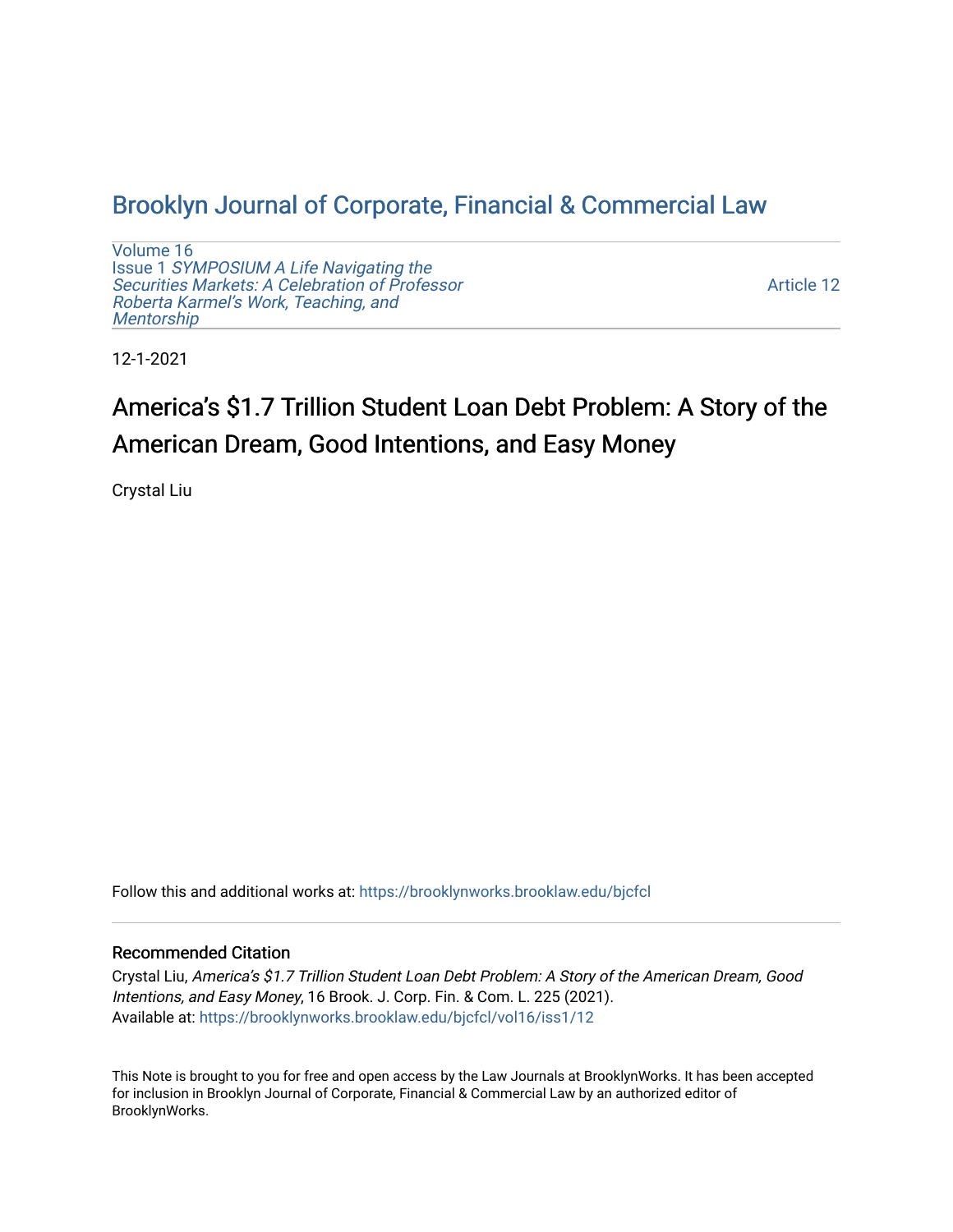# **AMERICA'S \$1.7 TRILLION STUDENT LOAN DEBT PROBLEM: A STORY OF THE** AMERICAN DREAM, GOOD INTENTIONS, AND **EASY MONEY**

#### **ABSTRACT**

This Note addresses the student loan debt problem in the United States, the serious risks it poses, and why a multi-level solution is required to tackle this growing problem. With the increasing cost of college tuition and correspondingly greater amounts of student loan debt but slower income growth, the mismatch between loan and repayment capability keeps widening. A multi-level approach is required to tackle the \$1.7 trillion (and increasing) student loan debt problem. First, tuition must be reduced because even if all student loan debt were to be wiped out today, the unaffordability of tuition would continue to increase, and the student debt would amass again. Second, current student loan borrowers need assistance with repayment, especially given the current pandemic-induced economic environment. Third, student loans need to be dischargeable in bankruptcy proceedings as a last-resort safety net. Inspiration can be taken from the real estate industry in handling each of these levels.

# **INTRODUCTION**

There is about \$1.7 trillion of outstanding student loan debt in the United States, and the amount continues to increase every year.<sup>1</sup> Of the \$1.37 trillion of outstanding federal student loans, an estimated \$435 billion is estimated to be unrecoverable.<sup>2</sup> Approximately 44.7 million Americans have student loan debt, and about two-thirds of college seniors graduate with student loans.<sup>3</sup> Recent college graduates who took out loans to pay for undergraduate tuition have an average of \$30,062 in outstanding student debt.<sup>4</sup> However, an increasing number of students graduate with over \$100,000 in student loans.<sup>5</sup>

<sup>1.</sup> FED. RES. SYS., FEDERAL RESERVE STATISTICAL RELEASE: CONSUMER CREDIT JUNE 2021 (Aug. 6, 2021), https://www.federalreserve.gov/releases/g19/current/g19.pdf.

<sup>2.</sup> Josh Mitchell, Student Loan Losses Seen Costing U.S. More Than \$400 Billion, WALL ST. J. (Nov. 21, 2020), https://www.wsj.com/articles/student-loan-losses-seen-costing-u-s-more-than-400-billion-11605963600?mod=e2li.

<sup>3.</sup> Shocking Student Loan Debt Statistics, STUDENT LOAN HERO (Jan. 27, 2021), https://studentloanhero.com/student-loan-debt-statistics/; see also INST. FOR COLL. ACCESS & SUCCESS, STUDENT DEBT & THE CLASS OF 2018, at 4 (2019), https://ticas.org/wp-content/uploads/ 2019/09/classof2018.pdf.

<sup>4.</sup> Emma Kerr, See 10 Years of Average Total Student Loan Debt, U.S. NEWS & WORLD REP. (Sept. 15, 2020), https://www.usnews.com/education/best-colleges/paying-for-college/articles/seehow-student-loan-borrowing-has-risen-in-10-years.

<sup>5.</sup> Annie Nova, More student loan borrowers carry six-figure balances, CNBC (July 12, 2019), https://www.cnbc.com/2019/07/12/she-owes-500000-in-student-loans-giant-balances-are-on-therise html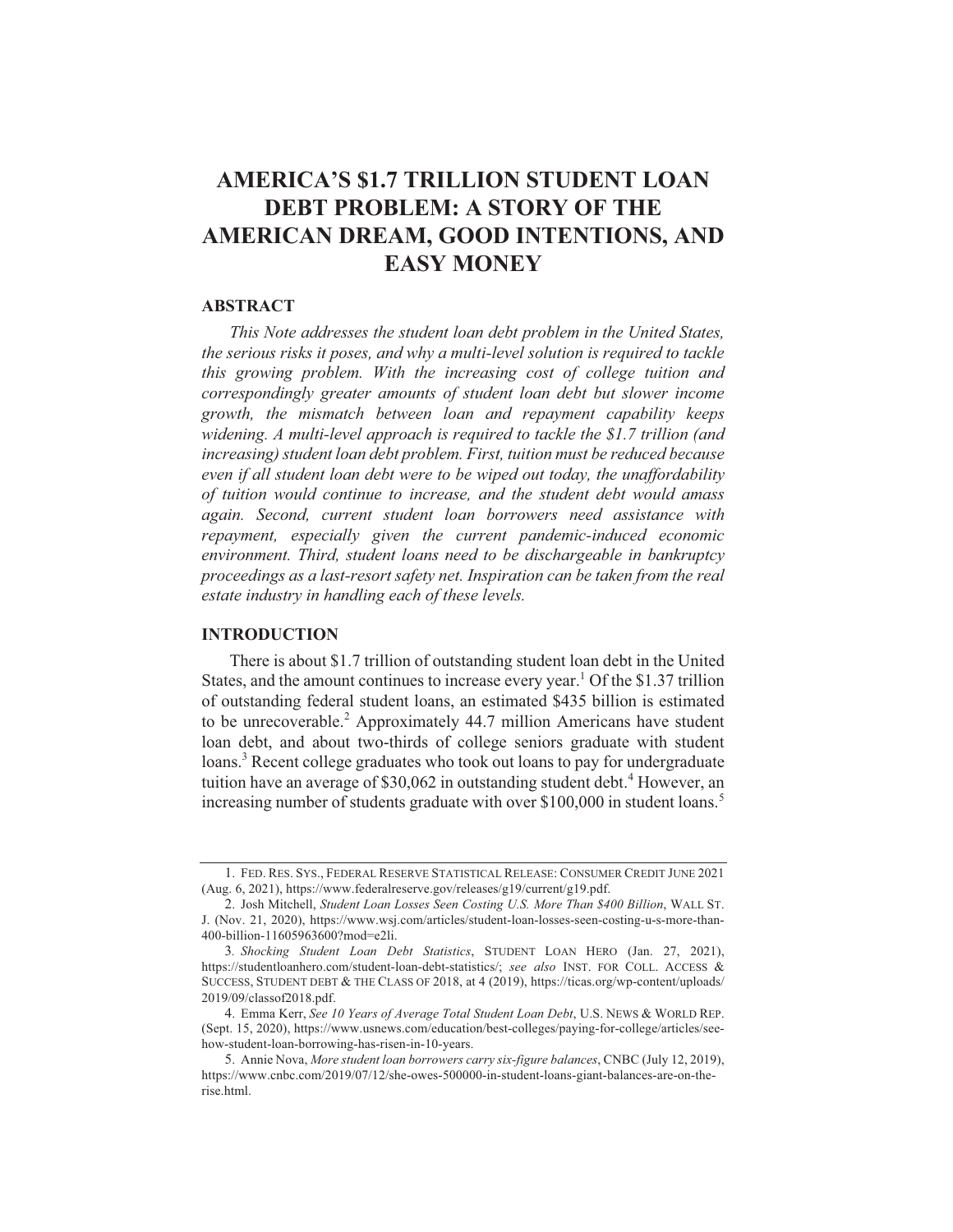With traditional four-year college tuition rising at twice the rate of inflation,<sup>6</sup> it is no wonder why the student loan debt keeps increasing at such an alarming rate. This cost is unavoidable for many young adults seeking a middle-class life, given that an increasing percentage of new jobs require higher education.<sup>7</sup>

In 1965, the Higher Education Act was enacted to increase the accessibility of higher education.<sup>8</sup> While the accessibility of higher education has increased, the government's well-intentioned actions have also paved the way for the colossal amount of educational debt today.<sup>9</sup> Although debt is not inherently bad,<sup>10</sup> student loans today exhibit many of the same characteristics as the pre-2007 subprime mortgages. Similar to pre-2007 subprime mortgages, student loans are issued with little to no concern over the borrower's ability to repay the debt.<sup>11</sup> These widely accessible loans create a gap between the debt amount and the borrower's ability to make payments with income or savings.<sup>12</sup> Over one in ten student loan borrowers default on their student loans within the first year of repayment, and one in four default within the first five years.<sup>13</sup> On an individual level, defaulting on student loans is problematic because government-issued student loans can only be discharged if the borrower can prove undue hardship if the debt were not discharged.<sup>14</sup> Defaulting on student loans also impacts future borrowing abilities for up to ten years and disproportionately affects minorities and first-

12. Id.

<sup>6.</sup> Erik Sherman, College Tuition Is Rising at Twice the Inflation Rate-While Students Learn At Home, ZENGER NEWS (Aug. 31, 2020), https://www.forbes.com/sites/zengernews/2020/08/31/ college-tuition-is-rising-at-twice-the-inflation-rate-while-students-learn-at-home/#3c1c0d1b2f98.

<sup>7.</sup> Anthony P. Carnevale, Nicole Smith, and Jeff Strohl, RECOVERY: Job Growth and Education Requirements Through 2020, GEO. PUB. POL'Y INST. CTR. EDUC. & WORKFORCE 1, 4 (June 2013), https://cew.georgetown.edu/wp-content/uploads/2014/11/Recovery2020.FR .Web .pdf.

<sup>8.</sup> Student Loans: How Did We Get Here?, LUMINA FOUND. & INST. FOR HIGHER EDUC. POL'Y 1, 4-5 (2019), https://www.luminafoundation.org/wp-content/uploads/2019/06/chapter-1-loansviewing-guide.pdf.

 $9.1d.$ 

<sup>10.</sup> Casey Bond, Here's The Real Difference Between Good Debt And Bad Debt, HUFFPOST (Mar. 12, 2019), https://www.huffpost.com/entry/good-debt-vs-bad-debt.

<sup>11.</sup> Chris Arnold, Student Loans A Lot Like The Subprime Mortgage Debacle, Watchdog Says, NAT'L PUB. RADIO (Dec. 9, 2019), https://www.npr.org/2019/12/09/785527874/student-loans-a-lot -like-the-subprime-mortgage-debacle-watchdog-says.

<sup>13.</sup> Id.; see also Melanie Hanson, Student Loan Default Rate, EDUCATIONDATA.ORG (July 10, 2021), https://educationdata.org/student-loan-default-rate ("7.8% of all student loan debt is in default," and "[a]n average of 15% of student loans are in default at any given time.").

<sup>14.</sup> United Student Aid Funds, Inc. v. Espinosa, 559 U.S. 260 (2010) (under the Bankruptcy Code, a "debtor may obtain a discharge of government-sponsored student loan debts only if failure to discharge that debt would impose an "undue hardship" on the debtor and his dependents."). According to a New York-based federal appeals court, this contrasts with private student loans, which "are not protected from discharge in bankruptcy." Maria Chutchian, Private student loans can be tossed in bankruptcy, appeals court rules, REUTERS (July 15, 2021), https:// www.reuters.com/legal/transactional/private-student-loans-can-be-tossed-bankruptcy-appealscourt-rules-2021-07-15/.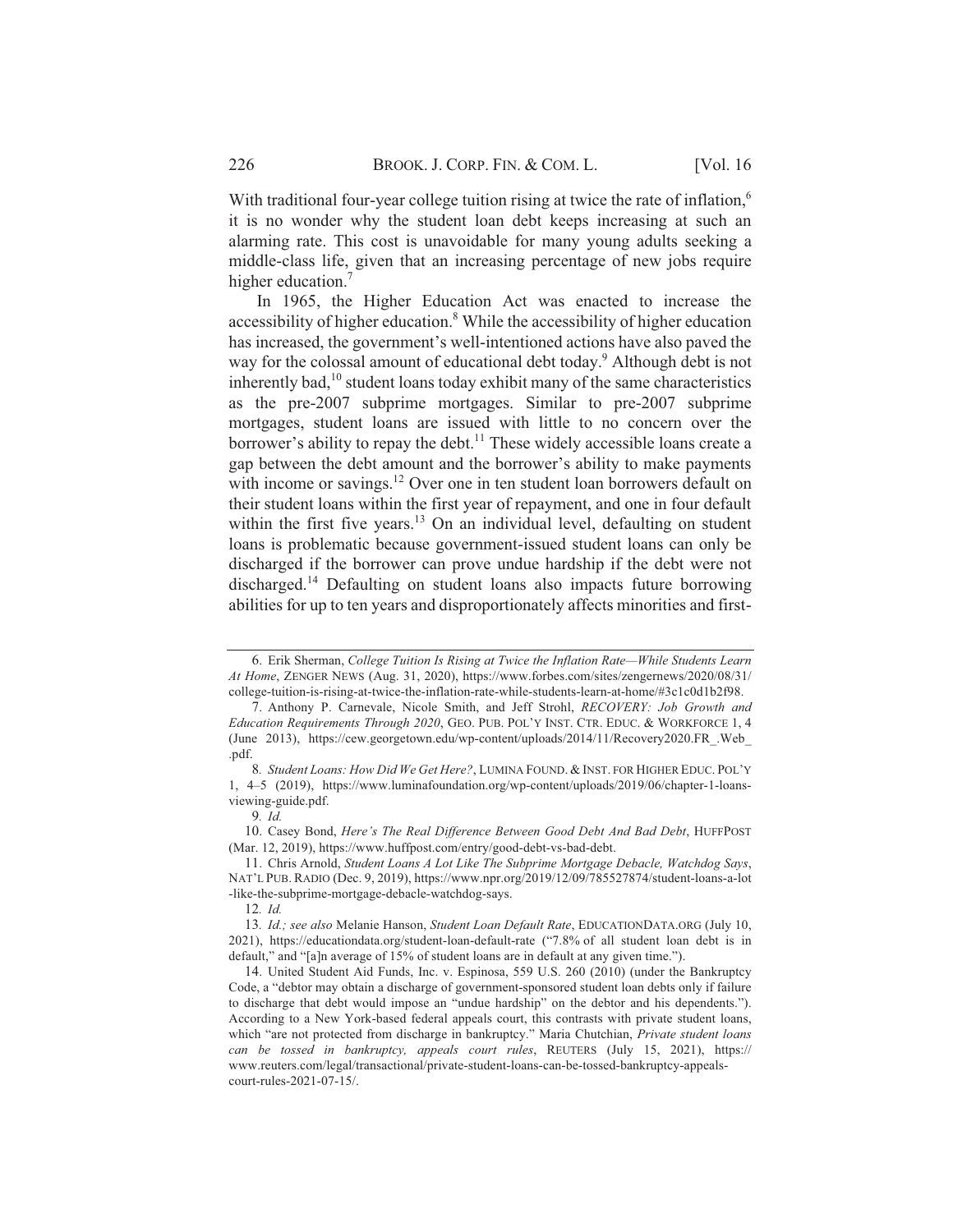202 1] *America's Student Loan Debt Problem* 2

generation college students.<sup>15</sup> On the aggregate level, the ever-increasing default rate of student loans may result in a recession reminiscent of the Great Recession from 2007 to 2009, stemming from the subprime mortgages.<sup>16</sup>

Governmental efforts to fix the student debt and high tuition cost problems have clearly been ineffective given the continually growing amount of debt amassed and the rapidly increasing tuition.<sup>17</sup> Student loan default rates were increasing even before the COVID-19 pandemic,<sup>18</sup> which will likely accelerate the rising default rates after the temporary COVID-19 emergency relief from payment ends. To address the growing student loan problem, the government has implemented a federal student loan repayment program, administered a public service loan forgiveness program, and created income-driven repayment plans for student loans.<sup>19</sup> However, the repayment and forgiveness programs have high qualification requirements and only benefit a small fraction of borrowers.<sup>20</sup> Income-driven repayment plans are also problematic because they can be much more expensive than typical student loans and may even cause borrowers' outstanding loan balances to increase, despite paying monthly.<sup>21</sup> According to data released by the U.S. Department of Education, "two-thirds (63%) of borrowers [enrolled] in [an income-driven repayment plan] who made at least one payment during the COVID-19 payment pause were underwater, meaning that they have not repaid even \$1 of their original balance." $^{22}$ 

19. Student Loan Repayment and Forgiveness, P'SHIP FOR PUB. SERV., https:// gogovernment.org/student-loan-repayment-and-forgiveness/ (last visited Nov. 6, 2021).

20. "The [Public Service Loan Forgiveness] program is way too complicated, but that was how Congress designed it. Borrowers must have one of a few specific loans, make payments for ten years, all in certain repayment plans, and all while working for certain types of employers. PSLF .<br>requires paperwork from the borrower every time they change jobs, at a minimum." Wesley Whistle, The Problem With Public Service Loan Forgiveness? It's Mostly Working, FORBES (Dec. 6, 2019), https://www.forbes.com/sites/wesleywhistle/2019/12/06/the-problem-with-public-service-loanforgiveness-its-mostly-working/#be93ae2216cb.

21. Adam S. Minsky, 6 Downsides Of Income-Driven Repayment, FORBES (Feb. 8, 2019), https:/ /www.forbes.com/sites/adamminsky/2019/02/08/6-downsides-of-income-driven-repayment /#74b09aff3122.

<sup>15.</sup> FED. RES. SYS., REPORT ON THE ECONOMIC WELL-BEING OF U.S. HOUSEHOLDS IN 2017 -MAY 2018 (June 19, 2018), https://www.federalreserve.gov/publications/2018-economic-wellbeing-of-us-households-in-2017-student-loans.htm.

<sup>16.</sup> Patrick B. Healey, We Should All Be Concerned About the Student Debt Crisis, CNBC (Nov. 4, 2019), https://www.cnbc.com/2019/11/04/we-should-all-be-concerned-about-the-student-debtcrisis.html.

<sup>17.</sup> Kerr, *supra* note 4.

<sup>18.</sup> Arnold, *supra* note 11.

<sup>22.</sup> NAT'L CONSUMER L. CTR., DATA POINT: ALMOST TWO IN THREE NAVIENT BORROWERS MAKING PAYMENTS DURING COVID-19 FEDERAL STUDENT LOAN PAYMENT PAUSE ARE UNDERWATER (Aug. 2021), https://www.nclc.org/images/pdf/student\_loans/CRL\_navient\_ borrowers\_covid.pdf. In fact, almost 90,000 borrowers (one-third of all underwater borrowers in an income-driven repayment plan) "owe more than 125% of their original balance despite making at least one payment during the COVID-19 payment pause." Id.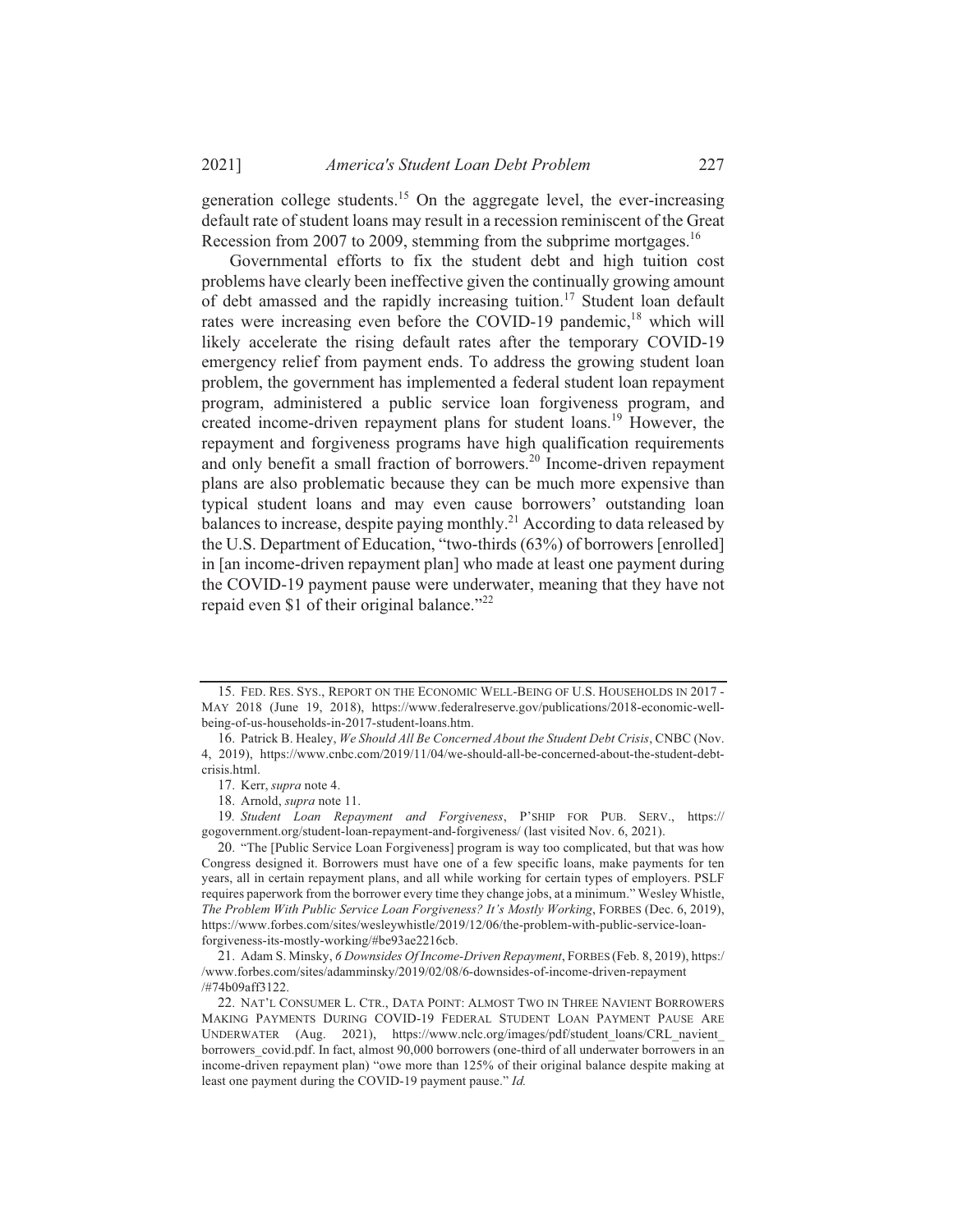There is currently a push for the government to cancel student loan debt, and there are many student loan forgiveness proposals in Washington.<sup>23</sup> Canceling student loan debt would undoubtedly help millions of Americans.<sup>24</sup> However, unless the government solves the underlying issues, which are the ever-increasing college tuition and borrower-unfriendly loan terms, the same problem with a mismatched loan and repayment capability will resurface in the future. As mentioned earlier, this mismatch is reminiscent of the underlying cause of the subprime mortgage crisis beginning in  $2007.<sup>25</sup>$ 

To solve the growing student debt crisis in the United States, the government needs to take a multi-level approach focused primarily on predefault solutions to control the ever-increasing college costs and lessen the student debt burden. Given the similarities between the real estate and higher education industries, the government should use the real estate residential financing market as inspiration for financing higher education. In particular, the government should consider tuition control and stabilization, a general increase of government subsidies to colleges to push down student-fronted costs, a federal takeover of Sallie Mae, federal loan refinancing, and student debt dischargeability.

Part I of this Note will give a broad overview of the student debt crisis in America and explain the various causes leading up to this \$1.7 trillion problem. Part II explains why the student debt crisis will become an even greater issue if new legislation is not adopted, especially given the uncertainties surrounding the post-COVID-19 economy. Part III suggests a multi-level approach, including increasing tuition subsidies and grants, allowing federal loan refinancing, and decreasing student loan dischargeability requirements; it will also explain why this approach is necessary to prevent further worsening of the student debt crisis.

<sup>23.</sup> Zack Friedman, *Proposal: Forgive \$25,000 Of Student Loans*, FORBES (Oct. 8, 2020), https://www.forbes.com/sites/zackfriedman/2020/10/08/proposal-forgive-25000-of-studentloans/#62ee954310ae. On August 19, 2021, the U.S. Department of Education announced that "[o]ver 323,000 [federal student loan] borrowers who have a total and permanent disability (TPD) will receive more than \$5.8 billion in automatic student loan discharges." Over 323,000 Federal Student Loan Borrowers to Receive \$5.8 Billion in Automatic Total and Permanent Disability Discharges, U.S. DEP'T EDUC. (Aug. 21, 2021), https://www.ed.gov/news/press-releases/over-323 000-federal-student-loan-borrowers-receive-58-billion-automatic-total-and-permanent-disabilitydischarges. On a more local level, New York announced its \$125 million The City University of New York (CUNY) Comeback debt forgiveness program on July 28, 2021, which would provide relief for "at least 50,000 students who attended CUNY and suffered financial hardships during the COVID-19 pandemic." Governor Cuomo Announces Sweeping \$125 Million Debt Relief Program For At Least 50,000 Students, CUNY (July 28, 2021), https://www1.cuny.edu /mu/forum/2021/07/28/governor-cuomo-announces-sweeping-125-million-debt-relief-program-for -at-least-50000-students/; CUNY Comeback Program, CUNY, https://www.cuny.edu/comeback/ (last visited Nov. 6, 2021).

<sup>24.</sup> Friedman, supra note 23.

<sup>25.</sup> Arnold, *supra* note 11.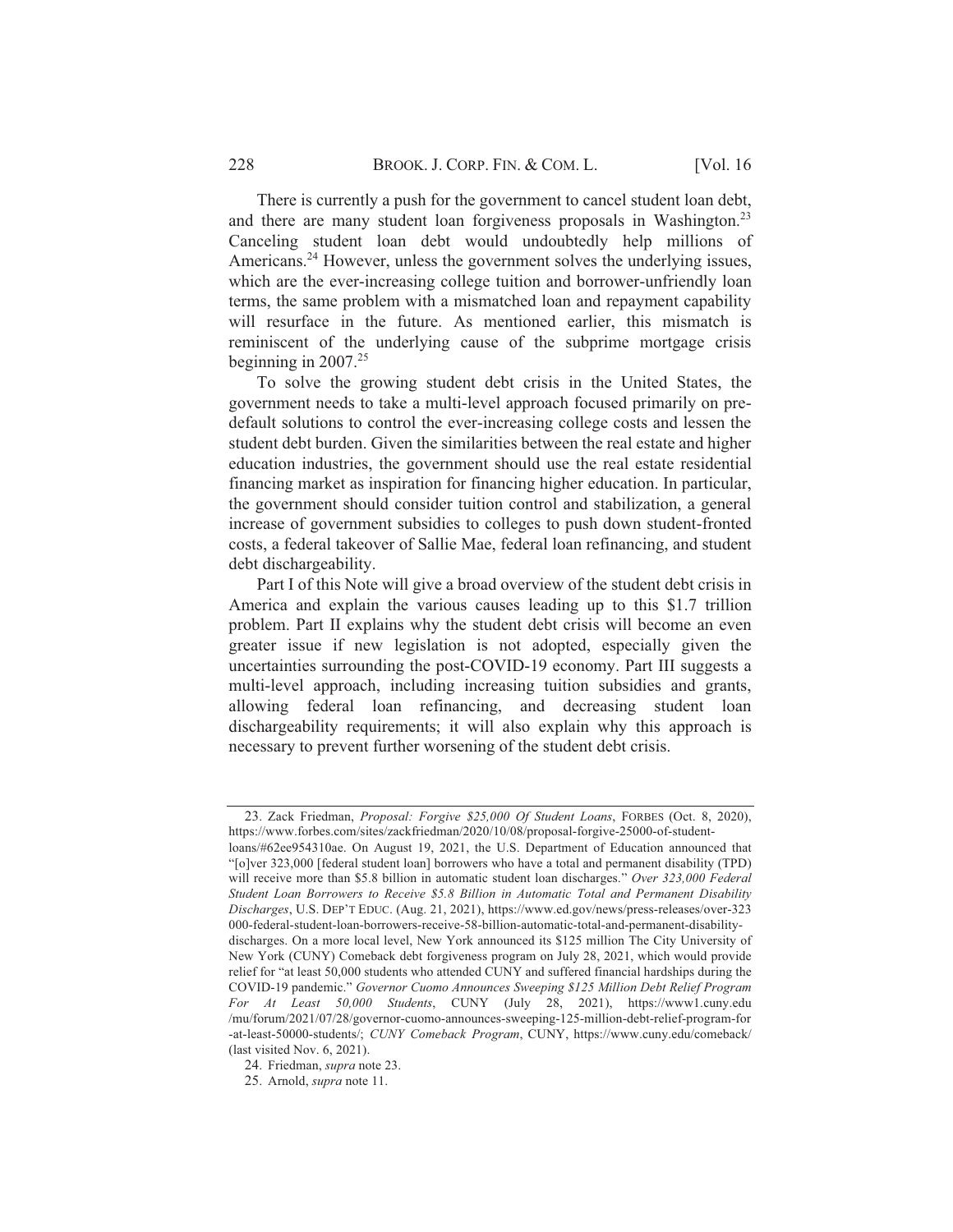#### **I. AMERICAN DEBT CRISIS TODAY**

## A. HOW DID WE GET HERE?

The Higher Education Act of 1965 was enacted to increase accessibility to higher education by creating grants and loans to help students pay for college.<sup>26</sup> With the guarantee of the government backing student loans, lenders were eager to underwrite loans to students.<sup>27</sup> This lending system also created incentives for colleges to increase their revenues by raising tuition and enrollment.<sup>28</sup> Colleges began relaxing admission criteria, leading to an increased number of dropouts who still owed their student loans but also did not have the increased job prospects associated with college degrees.<sup>29</sup> Since colleges were almost completely unaffected by students who dropped out and subsequently defaulted on their loans, colleges had no incentives to stop.<sup>30</sup> Additionally, more high school graduates decided to pursue higher education because of the widely available loans, which pushed colleges to raise tuition.<sup>31</sup> This increased cost then subsequently pushed Congress to increase the maximum amount allowed for loans and grants.<sup>32</sup> Colleges and lenders found raising tuition and loan amounts to be a highly lucrative business, eventually leading to the colossal amount of educational debt that exists today. $33$ 

College tuition is expected to reach six-figure yearly prices at some universities within the next few years, but the median household income growth has slowed down in recent years.<sup>34</sup> In 2019, the median pre-tax household income was \$68,000.<sup>35</sup> For comparison, the average public fouryear college in-state tuition in 2019 was \$10,000, and the average private four-year college tuition was  $$37,000$ .<sup>36</sup> This is the yearly sticker price for just one student's tuition and does not cover room, board, student fees, books,

<sup>26.</sup> Josh Mitchell, The Long Road to the Student Debt Crisis, WALL ST. J. (June 7, 2019), https ://www.wsj.com/articles/the-long-road-to-the-student-debt-crisis-11559923730; LUMINA FOUND. & INST. FOR HIGHER EDUC. POL'Y, supra note 8.

 $27$  Id

<sup>28.</sup> Mitchell, The Long Road to the Student Debt Crisis, supra note 26.

<sup>29.</sup> Id.

 $30.$  *Id.* 

 $31.$  *Id.* 

<sup>32.</sup> Id.

<sup>33.</sup> LUMINA FOUND. & INST. FOR HIGHER EDUC. POL'Y, supra note 8.

<sup>34.</sup> David Cooper & Julia Wolfe, Household income growth was slower and less widespread in 2018 than in 2017, ECON. POL'Y INST. (Sept. 26, 2019), https://www.epi.org/blog/householdincome-growth-was-slower-and-less-widespread-in-2018-than-in-2017/.

<sup>35.</sup> U.S. CENSUS BUREAU, Rep. No. P60-270, Income and Poverty in the United States: 2019 (Sept. 15, 2020), https://www.census.gov/content/dam/Census/library/publications/2020/demo/p60  $-270$ .pdf.

<sup>36.</sup> Jennifer Ma, Sandy Baum, Matea Pender & CJ Libassi, Trends in College Pricing 2019, COLLEGEBOARD, at 9 (Nov. 2019), https://research.collegeboard.org/pdf/trends-college-pricing-2019-full-report.pdf.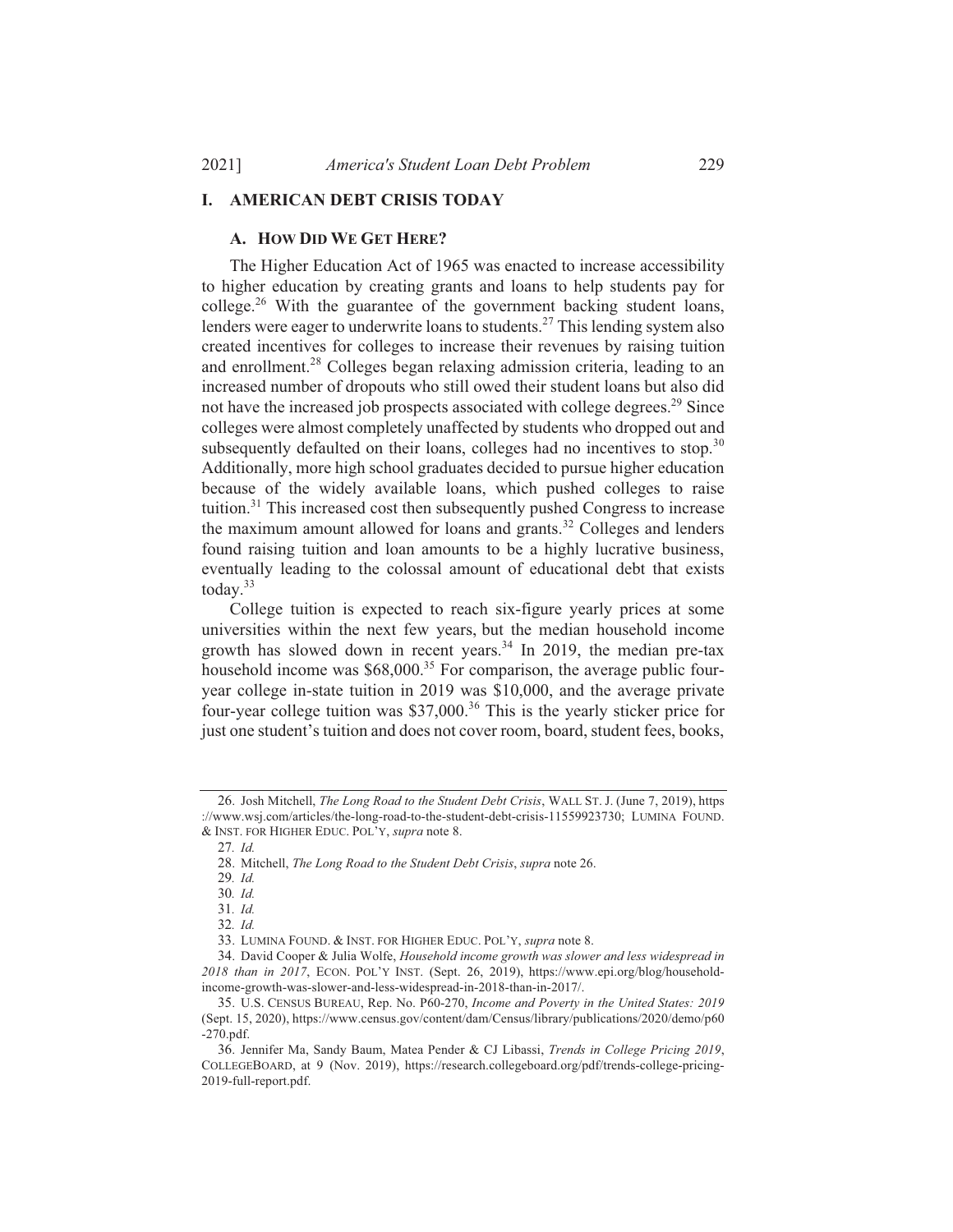lab fees, and other miscellaneous costs.<sup>37</sup> The average total cost at a private four-year college was over \$44,000 in 2018–2019.<sup>38</sup> Although the cost of higher education and the burden of student loan debt are already so high, they will only continue to worsen if there is no government intervention. This is increasingly true as state funding for higher tuition has decreased substantially over the past decade, pushing colleges to rely more on tuition than they did in the past. $^{39}$ 

### **B. WHY ARE AMERICANS WILLING TO TAKE ON SO MUCH EDUCATIONAL DEBT?**

Student loans are unavoidable for many Americans because the value of having a college degree is increasing, and college is becoming more of a necessity for those seeking a middle-class life.<sup>40</sup> Because tuition has been increasing quicker than inflation and wages, most students need to take out loans to fund their higher education.<sup>41</sup> College degrees often open opportunities to better employment prospects and higher wages.<sup>42</sup> The median weekly earnings for bachelor's degree holders is over 67% higher than for high school graduates.<sup>43</sup> Job openings increasingly require education credentials, especially because fewer jobs are available for people who do not pursue education beyond high school.<sup>44</sup> College degrees are also associated with better job safety, retirement planning, and life expectancy.<sup>45</sup>

<sup>37.</sup> Id.

<sup>38.</sup> NAT'L CTR FOR EDUC. STAT., Table 330.10: Average undergraduate tuition and fees and room and board rates charged for full-time students in degree-granting postsecondary institutions, by level and control of institution: Selected years, 1963-64 through 2018-19, DIGEST EDUC. STAT. (Dec. 2019), https://nces.ed.gov/programs/digest/d19/tables/dt19 330.10.asp?current=yes.

<sup>39.</sup> Jessica Dickler, Why college tuition keeps rising, CNBC (Oct. 24, 2019), https:// www.cnbc.com/2019/10/24/why-college-tuition-keeps-rising.html; Sonya Krakoff, Why Is College Rising So Fast?, CHAMPLAIN COLL. ONLINE: BLOG & NEWS, Tuition https://online.champlain.edu/blog/why-is-college-tuition-rising (last visited Nov. 6, 2021); Michael Mitchell, Michael Leachman & Matt Saenz, State Higher Education Funding Cuts Have Pushed Costs to Students, Worsened Inequality, CTR. BUDGET & POL'Y PRIORITIES (Oct. 24, 2019), https://www.cbpp.org/research/state-budget-and-tax/state-higher-education-funding-cuts-havepushed-costs-to-students.

<sup>40.</sup> Anthony P. Carnevale, For a Middle-Class Life, College is Crucial, N.Y. TIMES (Apr. 9, 2012), https://www.nytimes.com/roomfordebate/2012/03/01/should-college-be-for-everyone/for-a -middle-class-life-college-is-crucial; College Affordability and Completion: Ensuring a Pathway to Opportunity, U.S. DEP'T EDUC., https://www.ed.gov/college (last visited Nov. 6, 2021).

<sup>41.</sup> INST. FOR COLL. ACCESS & SUCCESS, supra note 3.

<sup>42.</sup> How does a college degree improve graduates' employment and earnings potential?, ASS'N PUB. & LAND -GRANT UNIVERSITIES, https://www.aplu.org/projects-and-initiatives/college-coststuition-and-financial-aid/publicuvalues/employment-earnings.html (last visited Nov. 6, 2021).

<sup>43.</sup> Tim Stobierski, Average Salary by Education Level: The Value of a College Degree, NE. UNIV. (June 2, 2020), https://www.northeastern.edu/bachelors-completion/news/average-salaryby-education-level/.

<sup>44.</sup> Carnevale, Smith & Strohl, supra note 7.

<sup>45.</sup> Philip Trostel, It's Not Just the Money: The Benefits of College Education to Individuals and to Society, MARGARET CHASE SMITH POL'Y CTR. & SCH. ECON. UNIV. ME. (Oct. 14, 2015), https://www.luminafoundation.org/files/resources/its-not-just-the-money.pdf.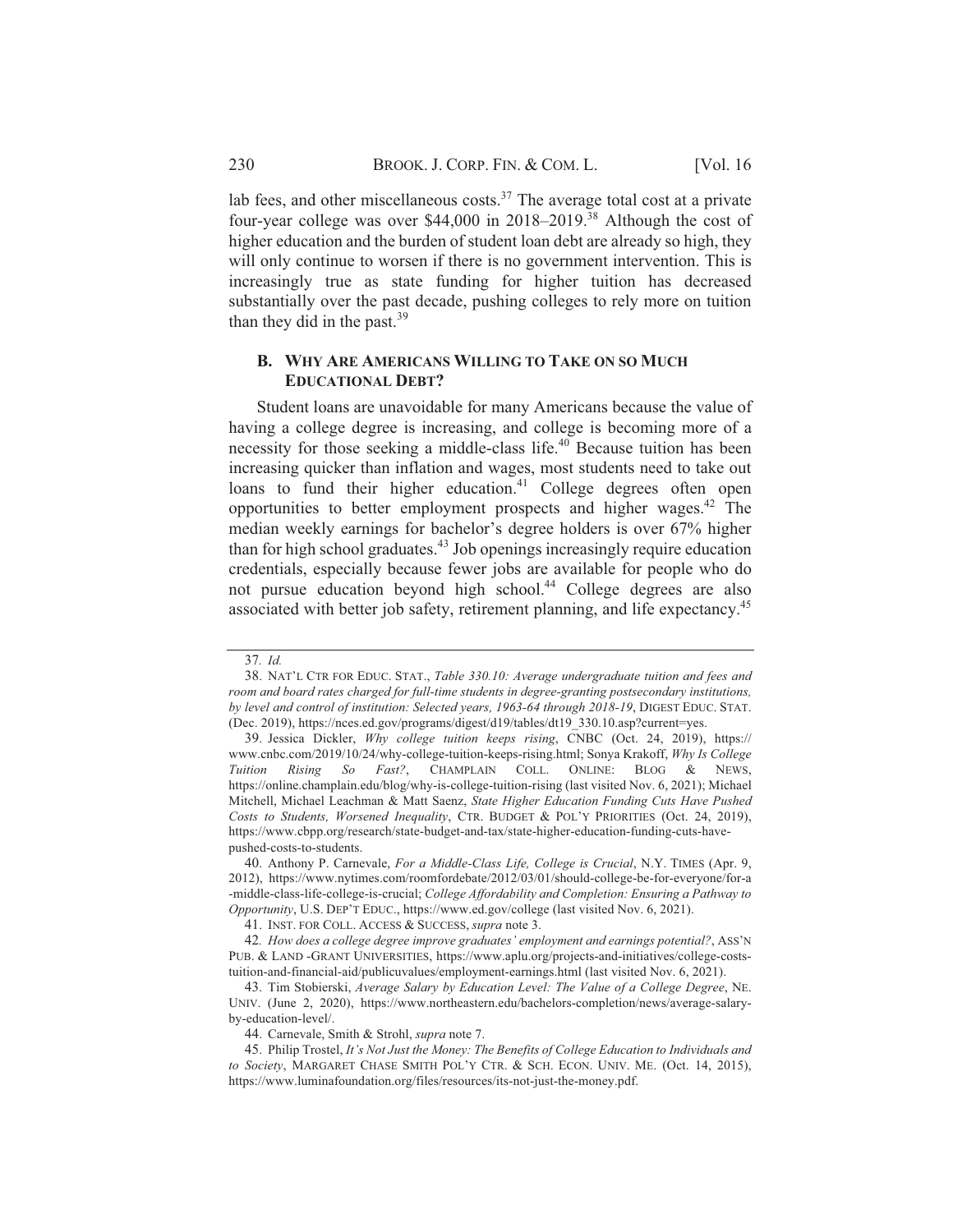Additionally, college graduates are also more likely to have successful marriages and are generally healthier.<sup>46</sup> Thus, to most Americans, college appears to be a necessity for a middle-class life.

#### C. WHY IS THE \$1.7 TRILLION DEBT CONCERNING?

The \$1.7 trillion of student debt is problematic in numerous ways, including that substantial student debt obligations slow economic growth, delay marriage, reduce retirement savings, and exacerbate pre-existing racial and wealth disparities.<sup>47</sup> Studies have also shown that student loans take an emotional toll on borrowers, and a vast majority of borrowers have lost sleep or exhibited physical symptoms of stress due to their student loans.<sup>48</sup>

One of the most significant problems with student loans, and large student loan debt loads, in particular, is that many borrowers have trouble repaying their loans.<sup>49</sup> The Federal Reserve reported that one-fifth of individuals with outstanding student loan debt were behind on their payments in  $2017^{50}$  The percentage of delinquent borrowers has been steadily increasing every year.<sup>51</sup> Loans that are delinguent for an extended period may go into default, which has a plethora of negative consequences.<sup>52</sup> The consequences of defaulting on student loans include damaging credit rating for many years, accelerating the repayment of the entire unpaid balance plus all interest owed, and potentially garnishing wages.<sup>53</sup>

Additionally, wealth and racial disparities should not be undermined because first-generation, Black, and Hispanic student borrowers are disproportionately burdened by student loans.<sup>54</sup> For example, Black students take on greater amounts of student loan debt than other students for the same

<sup>46.</sup> Id. However, note that correlations might not be completely causal. Id.

<sup>47.</sup> Elyssa Kirkham, How Does Student Debt Affect the Economy? Experts Weigh In, STUDENT LOAN HERO (June 28, 2021), https://studentloanhero.com/featured/effects-of-student-loan-debt-us $e_{\rm conomv/}$ 

<sup>48.</sup> Casey Bond, 7 Scary Numbers That Show How Bad Student Loan Debt Is For Mental Health, HUFFPOST (May 14, 2019), https://www.huffpost.com/entry/student-loan-debt-mentalhealth 1 5cd60660e4b0796a95dc15a0. According to the statistics and studies cited in this article, 65% of student loan borrowers lose sleep because of student loan stress, and 67% of student loan borrowers exhibit physical symptoms of student loan debt-induced stress. Id. Additionally, a concerning portion of borrowers has contemplated suicide because of their student loan debt. Id.; see also Alexandre Tanzi, The Far-Reaching Burden of America's Student Debt, BLOOMBERG (May 5, 2019), https://www.bloomberg.com/news/articles/2019-05-05/-micro-problem-of-student-debtspurs-suicide-thoughts-survey.

<sup>49.</sup> FED. RES. SYS., supra note 15.

<sup>50.</sup> Id.

 $51$  Id

<sup>52.</sup> Student Loan Delinquency and Default, FED. STUDENT AID, https://studentaid.gov/manage -loans/default (last visited Nov. 6, 2021).

<sup>53.</sup> Id.

<sup>54.</sup> See Judith Scott-Clayton & Jing Li, Black-white disparity in student loan debt more than triples after graduation, BROOKINGS (Oct. 20, 2016), https://www.brookings.edu/research/blackwhite-disparity-in-student-loan-debt-more-than-triples-after-graduation/.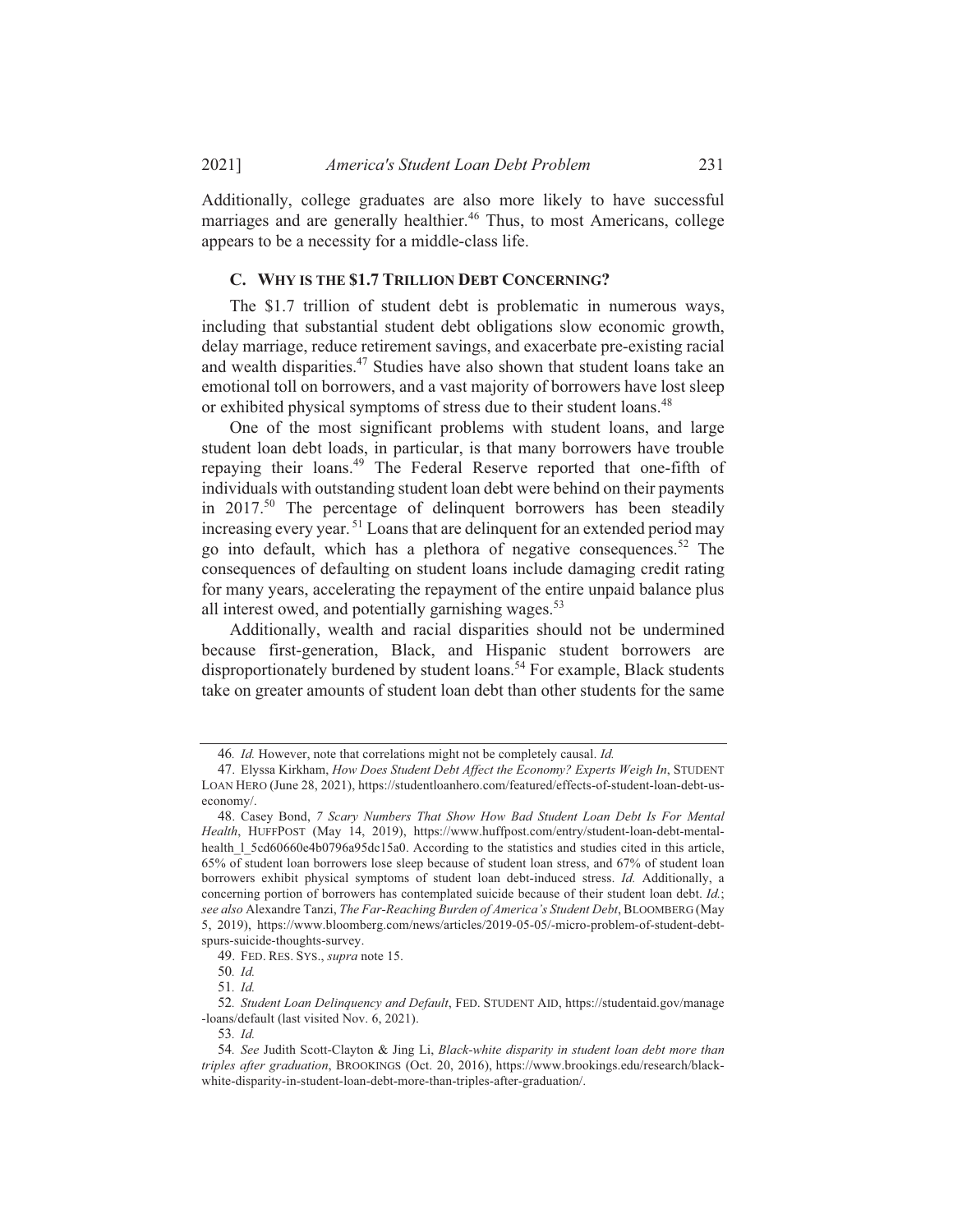degrees,<sup>55</sup> and they are less likely to complete a degree.<sup>56</sup> Black student borrowers have also defaulted on their loans at nearly twice the rate as white student borrowers.<sup>57</sup> Given that first-generation, Black, and Hispanic college students are most likely to be delinquent on their loans,<sup>58</sup> which comes with the negative consequences discussed above, student loan debt thus exacerbates pre-existing racial and wealth disparities.<sup>59</sup>

Also, as evidenced by the COVID-19 job losses, younger workers are disproportionately impacted by weak job markets and economic downturns, which would affect their ability to repay student loans.<sup>60</sup> Even before the COVID-19 pandemic, many millennials had outstanding student loans, little savings, and no stable home equity.<sup>61</sup> Currently, fewer than 11% of federal student loan borrowers are repaying their loans.<sup>62</sup> The Trump administration temporarily waived federal student loan interest,<sup>63</sup> acknowledging that many Americans are experiencing hardships through job loss, lowered wages, and reduced hours.<sup>64</sup> The Biden administration extended the emergency relief measures for federal student loans until May 1, 2022.<sup>65</sup> However, this relief from repayment is only temporary, and borrowers will need to continue making payments after this policy ends.<sup>66</sup> Given the high uncertainty surrounding COVID-19 from both health and economic perspectives, it will likely be many years before economies stabilize.<sup>67</sup> With many businesses forced into bankruptcy and business leaders wary of investing in the current market, the post-COVID-19 job market seems unlikely to bounce back for years.<sup>68</sup> Given the lingering health and reopening concerns, and the

<sup>55.</sup> Id.

<sup>56.</sup> Adam Looney, The Student Debt Burden and its Impact on Racial Justice, Borrowers, and the Economy, BROOKINGS (Apr. 13, 2021), https://www.brookings.edu/testimonies/the-studentdebt-burden-and-its-impact-on-racial-justice-borrowers-and-the-economy/.

<sup>57.</sup> Hanson, *supra* note 13.

<sup>58.</sup> FED. RES. SYS., supra note 15.

<sup>59.</sup> Scott-Clayton & Li, supra note 54.

<sup>60.</sup> Sean Collins, Why the Covid-19 economy is particularly devastating to millennials, in 14 charts, VOX (May 5, 2020), https://www.vox.com/2020/5/5/21222759/covid-19-recession-mill ennials-coronavirus-economic-impact-charts.

 $61.$  *Id.* 

<sup>62.</sup> Annie Nova, Less than 11% of people with federal student debt are repaying their loans during Covid, CNBC (Oct. 7, 2020), https://www.cnbc.com/2020/10/07/less-than-11percent-ofpeople-with-federal-student-loans-are-paying-during-covid-19-.html.

<sup>63.</sup> Coronavirus Aid, Relief, and Economic Security Act, Pub. L. No. 116-136, § 4513 (2020).

<sup>64.</sup> Memorandum on Continued Student Loan Payment Relief During the COVID-19 Pandemic, 85 Fed. Reg. 49, 585 (Aug. 8, 2020), https://www.federalregister.gov/documents/2020/08/13/2020-17897/continued-student-loan-payment-relief-during-the-covid-19-pandemic.

<sup>65.</sup> Coronavirus Info for Students, Borrowers, and Parents, FED. STUDENT AID, https:// studentaid.gov/announcements-events/coronavirus (last visited Nov. 6, 2021).

<sup>66.</sup> Id.

<sup>67.</sup> Sven Smit & Martin Hirt, Crushing coronavirus uncertainty: The big 'unlock' for our economies, MCKINSEY & CO. (May 13, 2020), https://www.mckinsey.com/business-functions/ strategy-and-corporate-finance/our-insights/crushing-coronavirus-uncertainty-the-big-unlock-forour-economies#.

<sup>68.</sup> Id.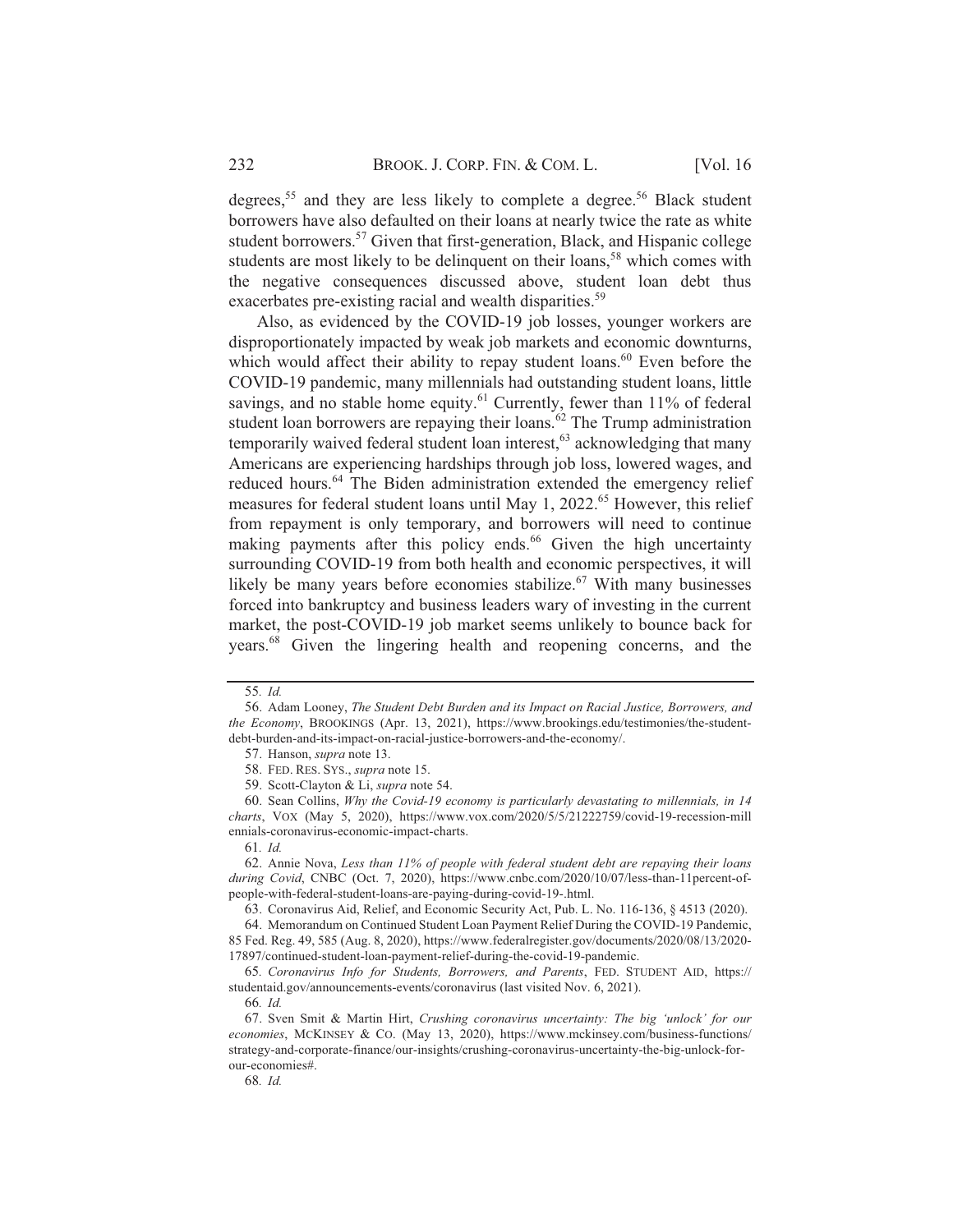continually increasing unemployment during the pandemic, many jobs may never return.<sup>69</sup> Thus, the COVID-19 pandemic may be accelerating the student debt crisis by increasing borrowers' inability to repay the student debt amassed<sup>70</sup> and depleting emergency savings.<sup>71</sup>

# D. WHY SHOULD THE REAL ESTATE INDUSTRY SERVE AS **INSPIRATION FOR HANDLING STUDENT LOAN DEBT?**

Today, student loans are freely issued and often do not consider the borrower's ability to repay the loan. This gap between the loan amount and the borrower's ability to repay the loan is reminiscent of the large subprime mortgages freely underwritten before 2007.<sup>72</sup> This is concerning because loans in both the real estate and higher education industries are often securitized into more liquid financial instruments, which may obfuscate the underlying loans' true riskiness.<sup>73</sup> Before the Great Recession beginning in 2007, subprime mortgages were securitized into mortgage-backed securities and collateralized debt obligations and were subsequently given overly optimistic credit ratings.<sup>74</sup> Banks and financial institutions held these complex real estate-backed products on their balance sheets, not understanding how risky these products truly were.<sup>75</sup> When home prices began falling in 2006, many homeowners were left with mortgage debt that exceeded their home values, which was problematic for homeowners trying to sell or refinance their homes.<sup>76</sup> This, combined with the rising unemployment at the time, caused many homeowners to default on their monthly mortgage payments.<sup>77</sup> Default rates on bad loans and toxic assets

<sup>69.</sup> Patricia Cohen, Many Jobs May Vanish Forever as Layoffs Mount, N.Y. TIMES (June 11, 2020) https://www.nytimes.com/2020/05/21/business/economy/coronavirus-unemployment-claim s html

<sup>70.</sup> Collins, *supra* note 60.

<sup>71.</sup> Jessica Dickler, Nearly 14% of Americans have wiped out their emergency savings during the pandemic: CNBC + Acorns survey, CNBC (Sept. 1, 2020), https://www.cnbc.com/2020/09/01/ nearly-14percent-of-americans-have-wiped-out-emergency-savings-during-pandemic.html.

<sup>72.</sup> Arnold, *supra* note 11.

<sup>73.</sup> Jack Du, Student Loan Asset-Backed Securities: Safe or Subprime?, INVESTOPEDIA (Apr. 22, 2020), https://www.investopedia.com/articles/investing/081815/student-loan-assetbackedsecurities-safe-or-subprime.asp; James Chen, Securitize, INVESTOPEDIA (Jan. 12, 2020), https:// www.investopedia.com/terms/s/securitize.asp.

<sup>74.</sup> What Role Did Securitization Play in the Global Financial Crisis?, INVESTOPEDIA (June 30, 2020), https://www.investopedia.com/ask/answers/041515/what-role-did-securitization-play-ussubprime-mortgage-crisis.asp.

<sup>75.</sup> Martin Neil Baily, Robert E. Litan & Matthew S. Johnson, The Origins of the Financial Crisis, INITIATIVE ON BUS. & PUB. POL'Y AT BROOKINGS, 1, 28-29 (Nov. 2008), https:// www.brookings.edu/wp-content/uploads/2016/06/11 origins crisis baily litan.pdf.

<sup>76.</sup> Martin Feldstein, The Global Impact of America's Housing Crisis, PROJECT SYNDICATE (Aug. 25, 2009), http://www2.nber.org/feldstein/projectsyndicate082009.pdf.

<sup>77.</sup> Id.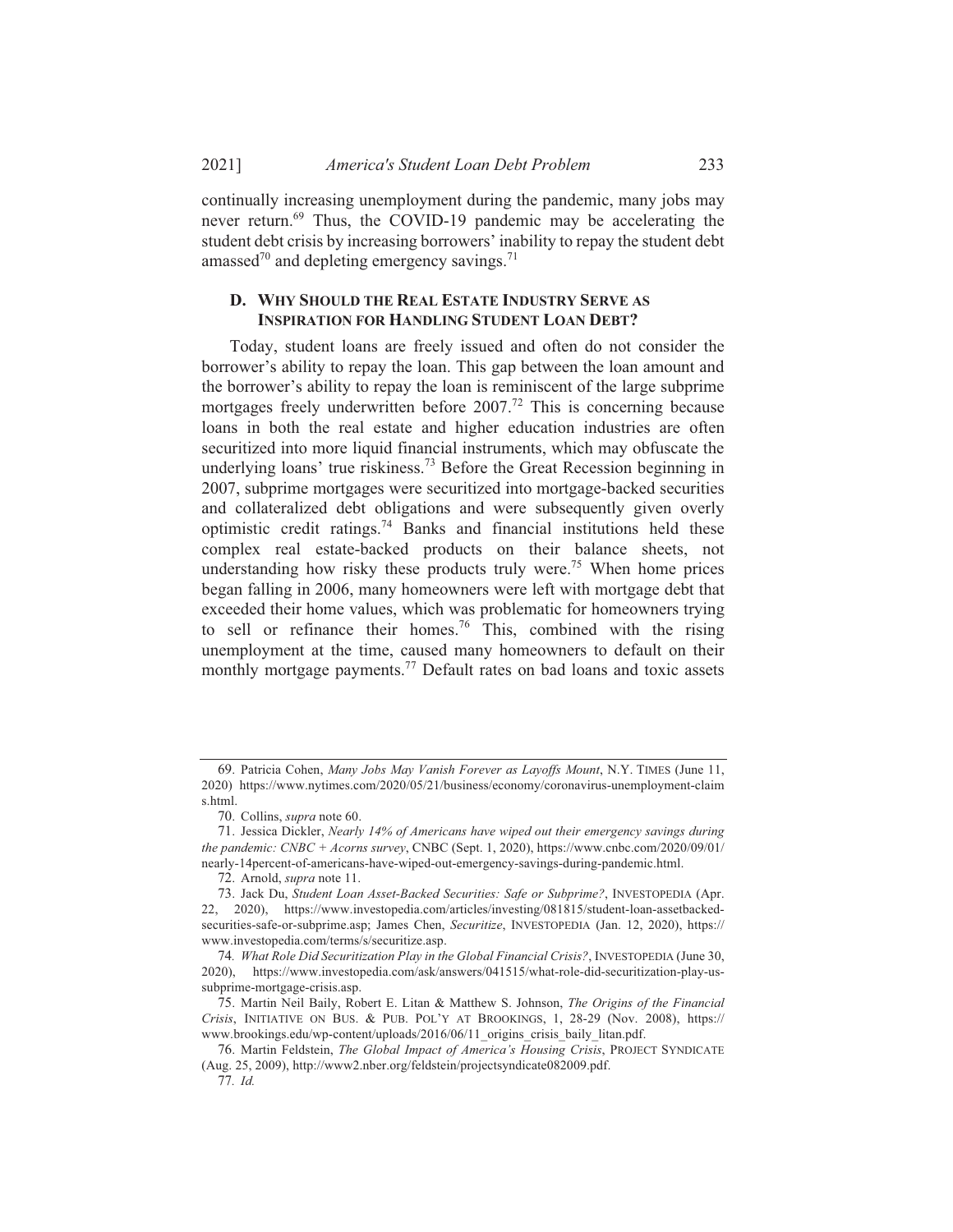wiped out \$1.2 trillion from top United States and European banks alone<sup>78</sup> and ultimately led to several banks collapsing.<sup>79</sup> An estimated 10 million mortgage borrowers lost their homes,<sup>80</sup> and some economists estimate that over 30 million Americans lost their jobs during the Great Recession.<sup>81</sup> Over \$10 trillion was lost in household net worth,<sup>82</sup> and many Americans are still recovering or worse off over a decade later, even before the COVID-19 pandemic.<sup>83</sup>

Student loan asset-backed securities (SLABS) operate in the same way as the real estate-backed securities underlying the Great Recession, and there are growing concerns that the student loan crisis will be the next bubble.<sup>84</sup> The student loan default rate has been increasing and is approaching the default rate of subprime mortgages preceding the 2007 crash.<sup>85</sup> There are also growing concerns that many borrowers may never be able to pay off their student loans.<sup>86</sup> Even before the COVID-19 pandemic, which caused a 22 million job  $loss^{87}$  and a decrease in household wealth,  $88$  an estimate of about 40% of borrowers were expected to default on student loan payments by

82. Kalleberg & Von Wachter, supra note 81, at 1.

83. Aimee Picchi, 5 Groups Still Recovering from the Financial Crisis, CBS NEWS (Sept. 14, 2018), https://www.cbsnews.com/news/5-groups-still-recovering-from-the-financial-crisis/; Jim Puzzanghera, A Decade After the Financial Crisis, Many Americans are Still Struggling to Recover, L.A. TIMES (Sept. 11, 2018), https://www.latimes.com/business/la-fi-financial-crisis-middle-class-20180909-htmlstory.html; Sarah Foster, Survey: Nearly 1 in 4 American adults are worse off now than before the Great Recession, BANKRATE (June 13, 2019), https://www.bankrate.com/personalfinance/smart-money/great-recession-survey-june-2019/.

84. Eli J. Campbell, Wall Street Has Been Gambling With Student Loan Debt for Decades, OPEN DEMOCRACY (Oct. 24, 2019), https://www.opendemocracy.net/en/oureconomy/wall-street-hasbeen-gambling-student-loan-debt-decades/.

85. Arnold, *supra* note 11.

<sup>78.</sup> FACTBOX-U.S., European Bank Writedowns, Credit Losses, REUTERS (July 15, 2010), https://www.reuters.com/article/banks-writedowns-losses/factbox-u-s-european-bank-writedownscredit-losses-idUSLDE66E18S20100715.

<sup>79.</sup> See Rosalind Z. Wiggins, Thomas Piontek & Andrew Metrick, The Lehman Brothers Bankruptcy A: Overview, YALE SCH. MGMT., 1, 8 (Oct. 1, 2014), http://som.yale.edu/sites/default/ files/files/001-2014-3A-V1-LehmanBrothers-A-REVA.pdf.

<sup>80.</sup> William R. Emmons, The End Is in Sight for the U.S. Foreclosure Crisis, FED. RES. BANK ST. LOUIS (Dec. 2, 2016), https://www.stlouisfed.org/on-the-economy/2016/december/end-sight-us -foreclosure-crisis.

<sup>81.</sup> Arne L. Kalleberg & Till von Wachter, The U.S. Labor Market During and After the Great Recession: Continuities and Transformations, 3 RUSSELL SAGE FOUND. J. SOC. SCI.'S 1, 1 (2017), https://www.jstor.org/stable/10.7758/rsf.2017.3.3.01#metadata info tab contents; Jae Song & Till von Wachter, Long-Term Nonemployment and Job Displacement, Proceedings from the Jackson Hole Economic Policy Symposium Sponsored by the Federal Reserve Board of Kansas City 315, 384 (Aug. 2015), https://www.kansascityfed.org/documents/4547/2014vonWachter.pdf.

<sup>86.</sup> Simon Galperin, I'm a 29-Year-Old With \$235k in Student Debt. I'll Never Pay It Back, MONEY (June 17, 2019), https://money.com/student-debt-money-makeover/.

<sup>87.</sup> Elise Gould, Six Months Into the Recession and a 11.5 Million Jobs Deficit Remains, ECON. POL'Y INST. (Sept. 4, 2020), https://www.epi.org/press/six-months-into-the-recession-and-a-11-5million-iobs-deficit-remains/.

<sup>88.</sup> Shawn M. Carter, The Average American Fell \$7,500 Deeper In Debt While Waiting on a Second Stimulus Check, ACORNS (Nov. 18, 2020), https://grow.acorns.com/coronavirus-secondstimulus-could-help-americans-in-debt/.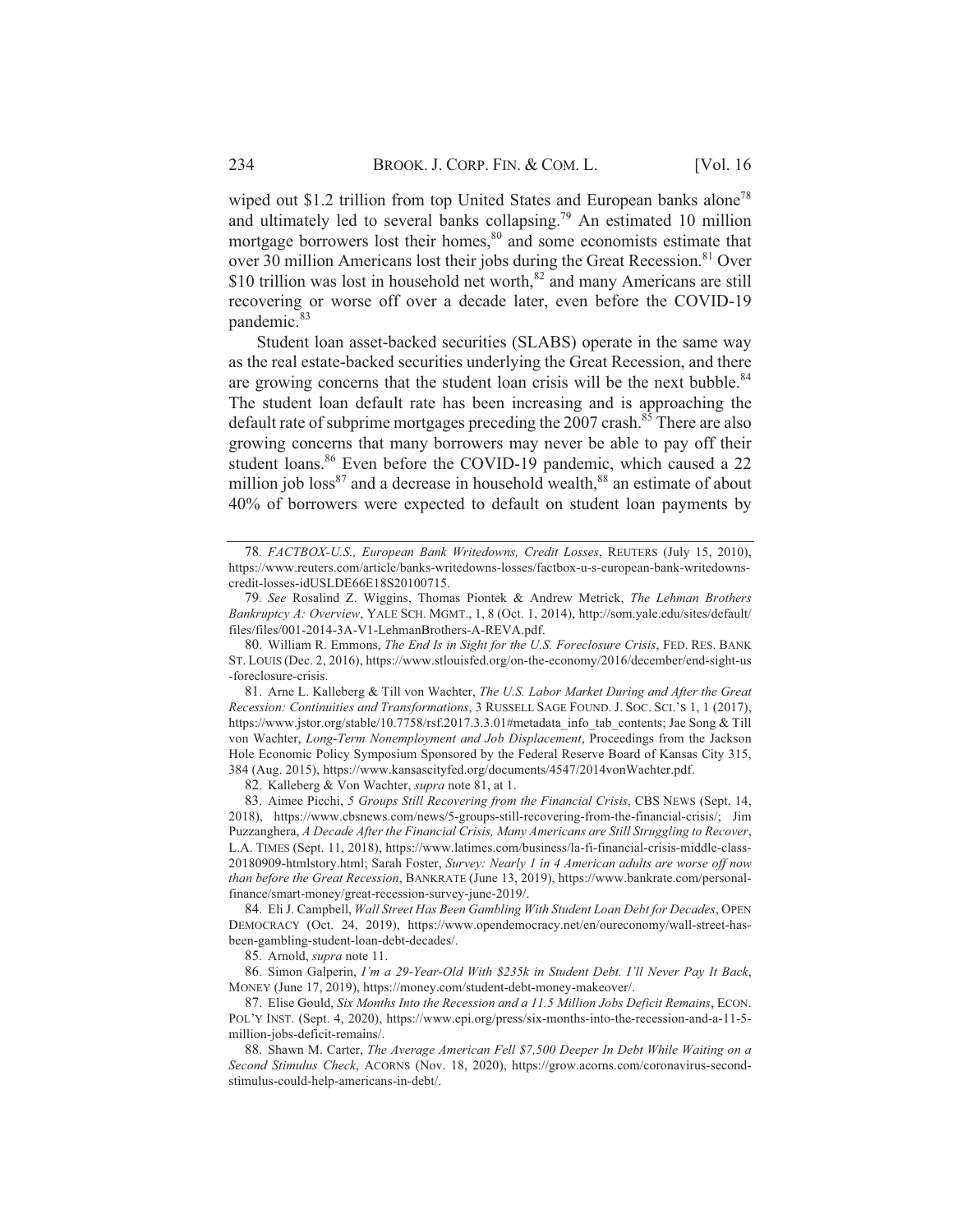$2023$ .<sup>89</sup> The student loan pandemic relief provided a temporary  $0\%$  interest rate and administrative forbearance for select federal student loans,<sup>90</sup> but not all student loans receive this relief.<sup>91</sup> Even for loans that qualify, the relief is only temporary, and many borrowers are expected to default on these student loans.<sup>92</sup> Student loans and mortgages differ in that the former are typically nondischargeable in bankruptcy proceedings, meaning that borrowers still owe student loans after filing for bankruptcy.<sup>93</sup> However, given more immediate and arguably more concerning expenses, such as rent and health care, many borrowers are unable or unwilling to pay their student loans.<sup>94</sup> Thus, while some experts believe that the nondischargeability of student loans will be a safeguard against a second Great Recession, the growing number of student loan defaults illustrates otherwise.<sup>95</sup>

This trajectory of the student loan crisis is concerningly similar to that of the Great Recession.<sup>96</sup> First, the job market weakens, causing borrowers to become unable to repay their loans. Second, the increased defaults on the loans cause a significant decrease in the value of the securities, subsequently leading to a chain of indirect effects, including decreasing the liquidity of financial institutions and increasing the risk of their insolvency.<sup>97</sup> Defaulting on loans has long-lasting effects both on the individual and societal levels, as evidenced through the Great Recession continuing to affect many Americans over a decade later, so the government should not forget the aftermath of the last financial crisis.

<sup>89.</sup> Judith Scott-Clayton, The Looming Student Loan Default Crisis is Worse Than We Thought, BROOKINGS (Jan. 11, 2018), https://www.brookings.edu/research/the-looming-student-loan-default -crisis-is-worse-than-we-thought/.

<sup>90.</sup> Ari Lazarus, If You Have Federal Student Loans, Read this, FED. TRADE COMM'N (Feb. 22, 2021), https://www.consumidor.ftc.gov/blog/2021/02/if-you-have-federal-student-loans-read.

<sup>91.</sup> Loans not owned by the federal government (e.g., private student loans) do not receive automatic relief. Susan Tompor, College Borrowers Aren't Always Seeing COVID-19 Relief. Here's  $Whv$ , DET. FREE PRESS (Oct. 9, 2020), https://www.freep.com/story/money/personal-finance/susantompor/2020/10/08/student-loan-debt-covid-19-relief/3621883001/.

<sup>92.</sup> Annie Nova, They Were Struggling to Repay Their Student Loans Before the Pandemic. Now It'll Get Worse, CNBC (June 27, 2020), https://www.cnbc.com/2020/06/27/how-covid-19-hasmade-the-student-loan-crisis-even-worse.html.

<sup>93.</sup> John A. E. Pottow, The Nondischargeability of Student Loans in Personal Bankruptcy Proceedings: The Search for a Theory, 44 CANADIAN BUS. L. J., 245, 246 (2007).

<sup>94.</sup> Annie Nova, Why People With Student Debt are Refusing to Repay It, CNBC (Feb. 12, 2020, 6:09 PM), https://www.cnbc.com/2020/02/12/student-loan-borrowers-announce-a-strike-refusingto-pay-their-debts.html.

<sup>95.</sup> Id.

<sup>96.</sup> Arnold, *supra* note 11.

<sup>97.</sup> Coronavirus Impact Increases Maturity Risk for FFELP ABS, FITCH RATINGS, INC. (Mar. 26, 2020), https://www.fitchratings.com/research/structured-finance/coronavirus-impact-increasesmaturity-risk-for-ffelp-abs-26-03-2020.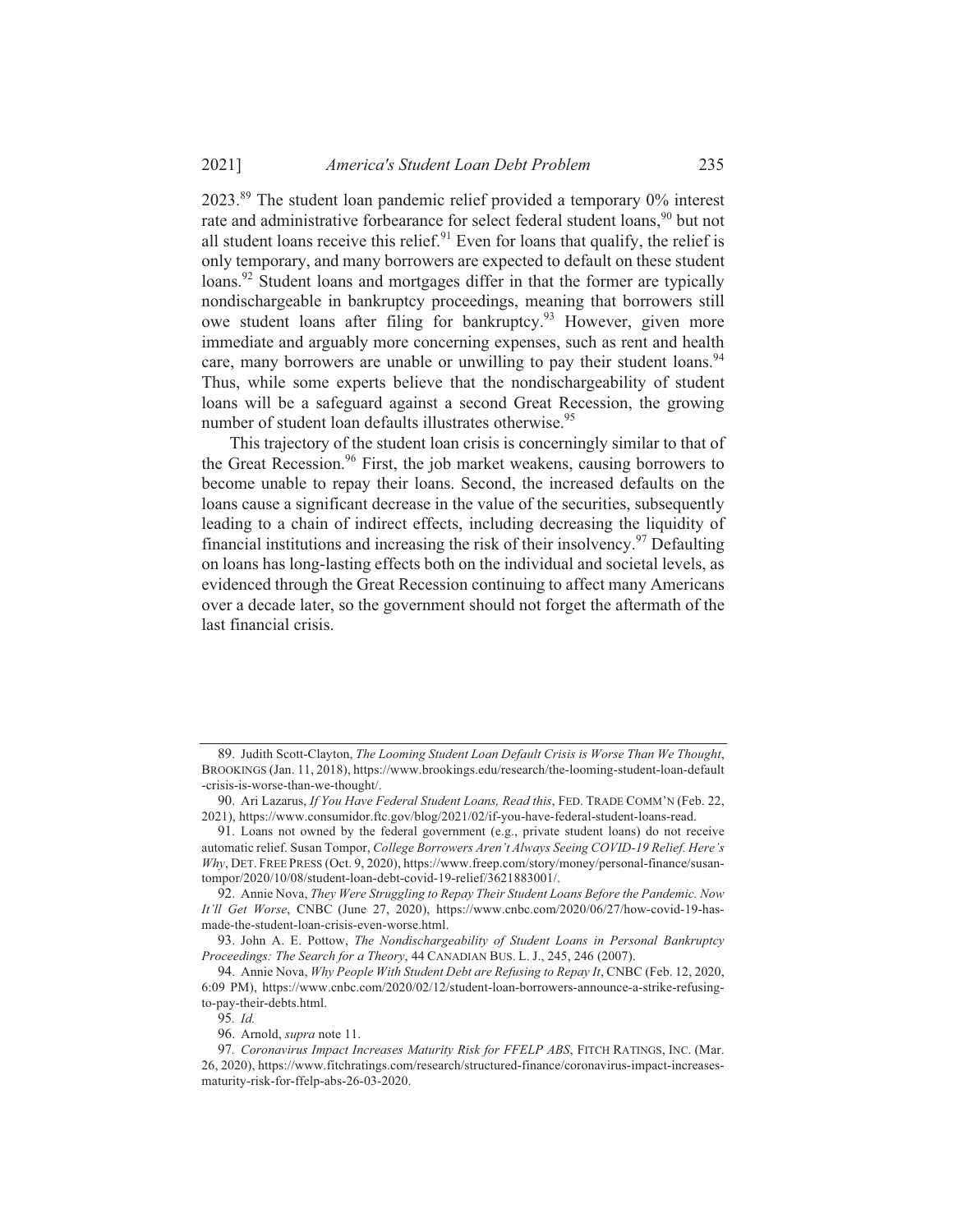# E. WHICH ASPECTS OF THE REAL ESTATE INDUSTRY CAN SERVE AS INSPIRATION FOR HANDLING THE STUDENT LOAN DEBT PROBLEM?

Following the Great Recession, the government significantly changed the regulatory and legal framework for mortgage lending, took control of Freddie Mac and Fannie Mae through conservatorship, and purchased the illiquid and troubled debt for substantially above market price.<sup>98</sup> The federal government was actively involved with combatting the dire economic consequences of the 2007 subprime mortgage crash, and the government's response to the crash can serve as inspiration for dealing with the current student debt crisis.

Furthermore, state and municipal real estate payment assistance and grant programs can provide additional inspiration to make higher education more affordable on a more localized level.<sup>99</sup> Given the similar interests that state and municipal governments have in promoting and increasing the accessibility of homeownership and higher education, the higher education industry may benefit from initiatives such as caps on price increases and more generous subsidization of costs.<sup>100</sup>

# 1. Legislative and Regulatory Framework

Legislative and regulatory reforms were an essential part of the federal government's Great Recession economic recovery plan. The inception and implementation of these laws were fueled by the excessively risky, previously-unregulated subprime mortgage originations.<sup>101</sup> Congress passed the Dodd-Frank Wall Street Reform and Consumer Protection Act (Dodd-Frank Act) of 2010 to increase the transparency in the financial services industry and the accountability of financial institutions.<sup>102</sup> By amending already-existing legislation and creating new standalone provisions, the Dodd-Frank Act increased the power of oversight committees, set higher fund registration requirements, improved the regulation of credit rating agencies, and added new incentives and protections for whistleblowers.<sup>103</sup>

102. Id.

103. Id.

<sup>98.</sup> Randall D. Guynn, Davis Polk & Wardwell LLP, United States, in INT'L BAR ASS'N TASK FORCE ON FIN. CRISIS REP. 25, 37, 39 (Oct. 2010), https://www.davispolk.com/files/files/ Publication/f1474bde-c5d5-46d5-a6d2-5d8a2ec21e97/Preview/PublicationAttachment/b74d73c4-1c05-4f06-8598-6021f6143232/Financial\_Crisis\_Report\_IBA.pdf.

<sup>99.</sup> See HOME Investment Partnerships Program, U.S. DEP'T HOUS. & URB. DEV., (July 8, 2021), https://www.hud.gov/program\_offices/comm\_planning/home.

<sup>100.</sup> See Homebuyers, N.Y. STATE HOMES & CMTY. RENEWAL, https://hcr.ny.gov/homebuyers (last visited Nov. 6, 2021); Rent Control, N.Y. STATE HOMES & CMTY. RENEWAL, https:// hcr.ny.gov/rent-control (last visited Nov. 6, 2021); Affordable Housing Corporation, N.Y. STATE HOMES & CMTY. RENEWAL, https://hcr.ny.gov/affordable-housing-corporation-0 (last visited Nov.  $6, 2021$ ).

<sup>101.</sup> Dodd-Frank Wall Street Reform and Consumer Protection Act, Pub. L. No. 111-203, 124 Stat. 1376 (2010) (codified in scattered sections of the U.S.C.).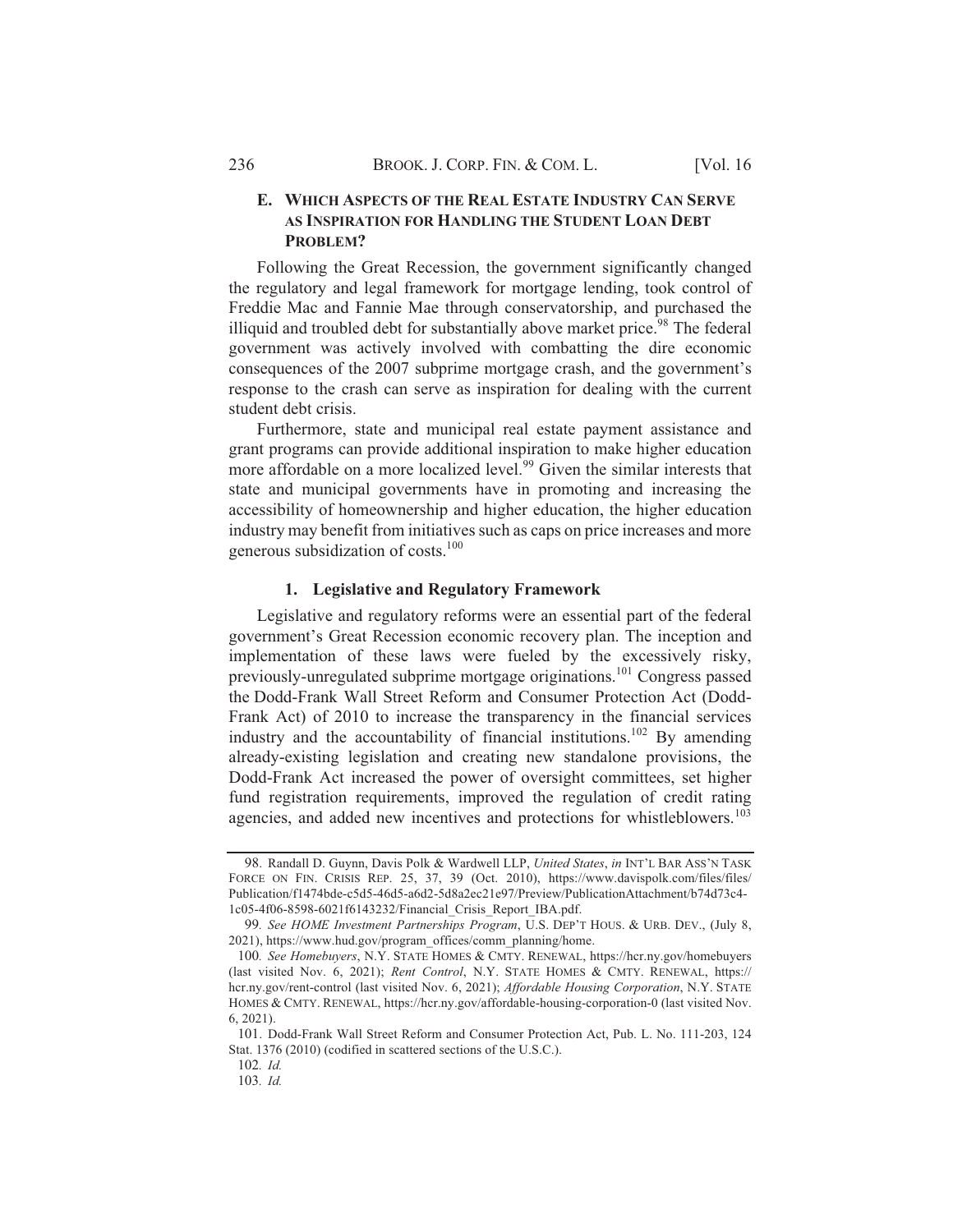The Dodd-Frank Act also created the Consumer Financial Protection Bureau (CFPB) to oversee all consumer financial products and services, provide financial literacy materials, and allow unfair practices to be disputed in court.<sup>104</sup> As of July 2017, the CFPB returned \$11.8 billion to consumers, assisted 29 million consumers, and handled over 1.08 million complaints.<sup>105</sup>

The CFPB has also directly impacted the student loan industry by explaining financial aid packages, encouraging student loan forgiveness, and teaching borrowers how to repay their loans.<sup>106</sup> The Dodd-Frank Act and its creations, such as the CFPB, have significantly curtailed abusive lending practices through punishing predatory financial institutional behavior and collecting and analyzing data to identify unjust practices.<sup>107</sup> Complaints regarding consumer financial products and services have also been collected and made available to the public, increasing the transparency of such predatory behavior and pushing Congress to act on consumer challenges.<sup>108</sup>

The CFPB's powers and oversight abilities have been decreased under the Trump administration.<sup>109</sup> Under the Economic Growth, Regulatory Relief, and Consumer Protection Act (Economic Growth Act) of 2018, numerous Dodd-Frank provisions and consumer protection regulations have been rolled back.<sup>110</sup> The Economic Growth Act decreased mortgage origination requirements, reduced reporting requirements for small banks and credit unions, and allowed faster closings on reduced-rate loans.<sup>111</sup> Under the Trump administration, the CFPB has continually pushed for decreases in housing mortgage reporting.<sup>112</sup> As of July 1, 2020, mortgage protections and mortgage data availability have further decreased.<sup>113</sup> While these regulatory relaxations benefit consumers by increasing the availability of mortgages, there are concerns that these relaxations will disproportionately affect rural, low-income, and moderate-income areas.<sup>114</sup> The decrease of CFPB

<sup>104.</sup> Id.

<sup>105.</sup> CFPB, FACTSHEET: BY THE NUMBERS (July 2017), https://files.consumerfinance.gov/ documents/CFPB-By-the-Numbers-Factsheet.pdf.

<sup>106.</sup> Paying for College, CFPB, https://www.consumerfinance.gov/paying-for-college/ (last visited Nov. 6, 2021).

<sup>107.</sup> Sarah O'Brien, Dodd-Frank Changed Consumer Protections After the Financial Crisis -Here's How That's Shaking Out Today, CNBC (Sept. 11, 2018), https://www.cnbc.com/2018/09/ 11/dodd-frank—cfpb.html. See also Consumer Credit Trends, CFPB, https://www.consumer finance.gov/data-research/consumer-credit-trends/ (Dec. 10, 2019).

<sup>108.</sup> Consumer Complaint Database, CFPB, https://www.consumerfinance.gov/data-research/ consumer-complaints/ (last visited Nov. 6, 2021).

<sup>109.</sup> Economic Growth, Regulatory Relief, and Consumer Protection Act of 2018, Pub. L. No. 115-74, 132 Stat. 1296; 12 C.F.R. § 1003 (2021).

<sup>110.</sup> Economic Growth, Regulatory Relief, and Consumer Protection Act of 2018, supra note 109.

<sup>111.</sup> Id.

<sup>112. 12</sup> C.F.R. § 1003 (2021).

<sup>113.</sup> Id.

<sup>114.</sup> Letter from Urb. Inst. RE: Proposed Rule for Home Mortg. Disclosure (Regul. C), Docket Number: CFPB-2019-0021; RIN 3170-AA76, to CFPB (June 11, 2019), https://www.urban.org/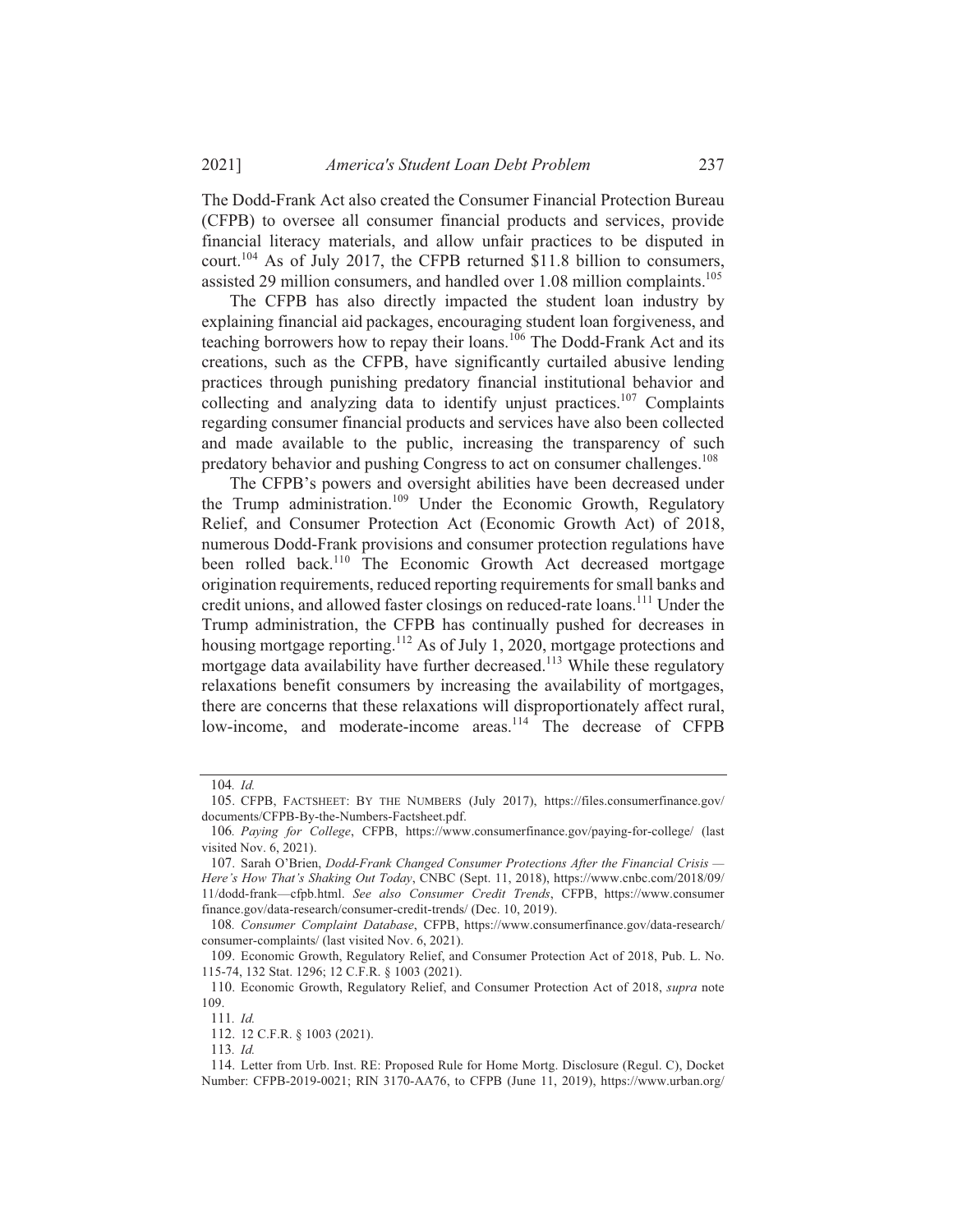enforcement is also believed to allow financial institutions to "prey" on consumers more easily because of the higher requirements required to punish these institutions for abusive practices.<sup>115</sup> It should be noted, however, that the CFPB under the Biden administration has begun undoing some of these changes. $^{116}$ 

As mentioned earlier, student loan borrowers have already benefited from the legislative and regulatory framework. Perhaps the increased transparency can be extended to the underlying cost of tuition.

#### 2. Conservatorship

The Housing and Economic Recovery Act of 2008 (HERA) established the Federal Housing Finance Agency (FHFA), placing Fannie Mae and Freddie Mac into its conservatorship.<sup>117</sup> Fannie Mae and Freddie Mac are government-sponsored enterprises (GSE) that promote homeownership for low and middle-income borrowers by providing liquidity and security to mortgage lenders.<sup>118</sup> They were established to act like private corporations backed by the government, but that arrangement pushed them to take excessive risks to increase the stock price.<sup>119</sup> Like other financial institutions, Fannie Mae and Freddie Mac reported unprecedented losses during the Great Recession and were unable to meet their debt obligations.<sup>120</sup> The FHFA's federal takeover of Fannie Mae and Freddie Mac was meant to prevent them from becoming insolvent, preserve their assets, and restore their financial health.<sup>121</sup> Since the conservatorship began in 2008, Fannie Mae and Freddie Mac increased lending standards, reduced their portfolios, and reduced operational risks.<sup>122</sup> This takeover kept both Fannie Mae and Freddie Mac functioning during the Great Recession fallout, despite the losses from 2007 to 2011.<sup>123</sup> The FHFA succeeded in restoring Fannie Mae and Freddie Mac

sites/default/files/publication/100375/comment\_letter\_on\_proposed\_rule\_for\_home\_mortgage\_ disclosure regulation c 2.pdf.

<sup>115.</sup> Greg Iacurci, New Rules are Gutting Consumer Watchdog Group from the Inside, Legal Experts Say, CNBC (Jan. 28, 2020), https://www.cnbc.com/2020/01/28/consumer-watchdog-group -is-being-gutted-legal-experts-say.html.

<sup>116.</sup> Adam Edelman, 'A Cop on the Beat Again': Biden Looks to Reassert Consumer Watchdog Agency Sidelined by Trump, NBC NEWS (Mar. 23, 2021), https://www.nbcnews.com/politics/white -house/cop-beat-again-biden-looks-reassert-consumer-watchdog-agency-sidelined-n1261586.

<sup>117.</sup> Housing and Economic Recovery Act (HERA) of 2008, Pub. L. No. 110-289, 122 Stat 2654.

<sup>118.</sup> CONG. RSCH. SERV., R44525, FANNIE MAE & FREDDIE MAC IN CONSERVATORSHIP: FREQUENTLY ASKED QUESTIONS (2019), https://fas.org/sgp/crs/misc/R44525.pdf; About Fannie Mae & Freddie Mac, FED. HOUS. FIN. AGENCY, https://www.fhfa.gov/SupervisionRegulation/ FannieMaeandFreddieMac/Pages/About-Fannie-Mae--Freddie-Mac.aspx (last visited Nov. 6,  $2021$ ).

<sup>119.</sup> Kimberly Amadeo, What Was the Fannie Mae and Freddie Mac Bailout?, THE BALANCE, https://www.thebalance.com/what-was-the-fannie-mae-and-freddie-mac-bailout (Nov. 30, 2020).

<sup>120.</sup> Cong. Rsch. Serv., R44525, supra note 118.  $121$  Id

<sup>122.</sup> Id.

<sup>123.</sup> Id.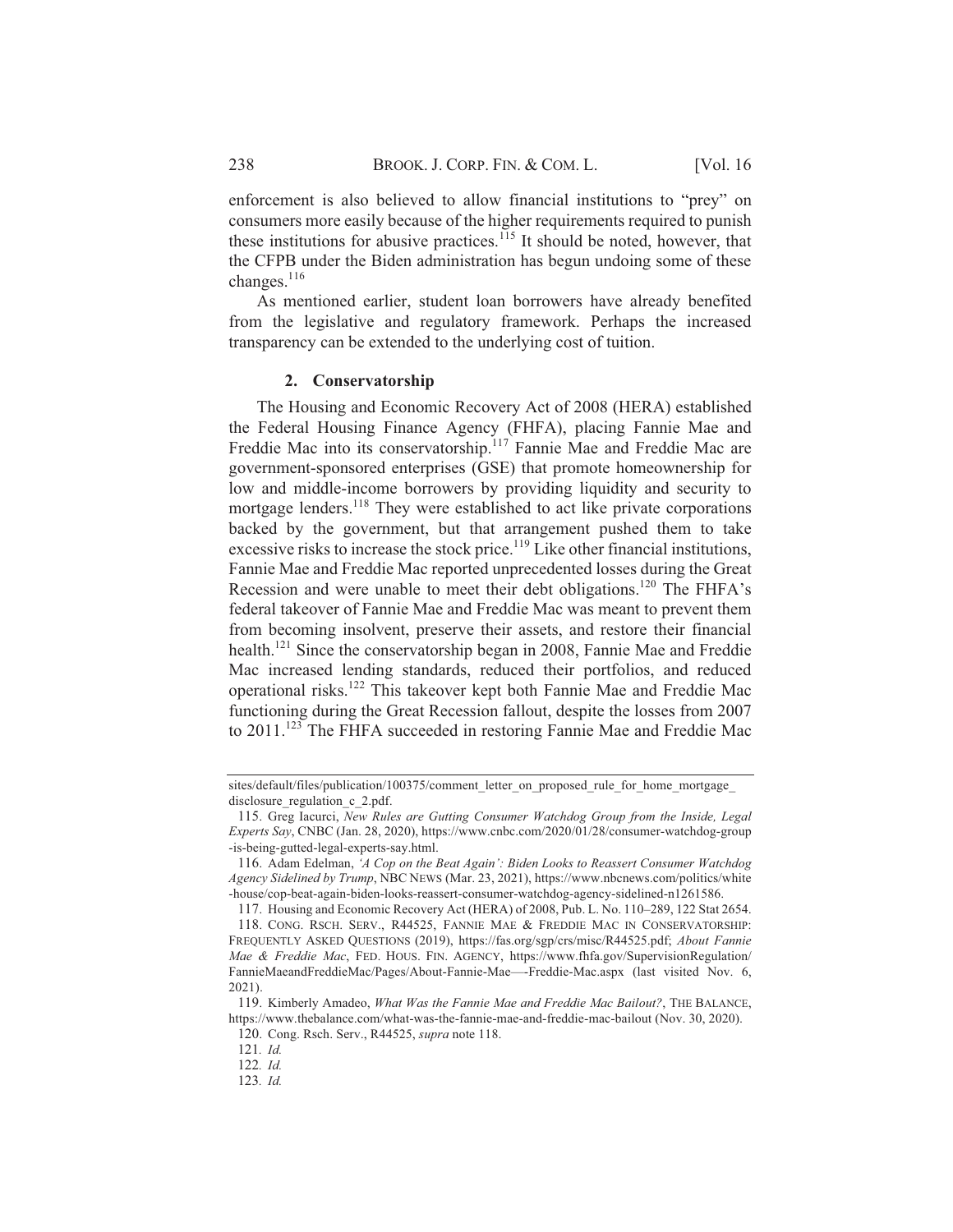into profitable entities.<sup>124</sup> However, Fannie Mae and Freddie Mac are still under federal conservatorship despite this set-up initially being meant to be a temporary form of relief.<sup>125</sup> Overall, the consensus appears that the conservatorship achieved the short-term goals of stabilizing the mortgage industry and returning the economy to financial stability during the Great Recession but failed to reach the longer-term goal of reforming the residential real estate financing industry.<sup>126</sup>

Similarly, a federal takeover of private student loans could provide immediate relief to borrowers who hold such loans and are not protected by federal protections like COVID-19 forbearance relief.

#### 3. Bailouts and Bail-Ins

The Emergency Economic Stabilization Act (EESA) of 2008 was one of the critical parts of the government's plan to stabilize the economy during the Great Recession.<sup>127</sup> The EESA established the Troubled Asset Relief Program (TARP), which authorized the Secretary of Treasury to purchase and sell "troubled assets" from any "financial institution."<sup>128</sup> The purposes of EESA and TARP were to prevent further failure of financial institutions through increasing liquidity and assisting borrowers through protecting their savings, promoting the job market, and preserving homeownership.<sup>129</sup> Although the bill initially granted the Secretary of Treasury access to up to \$700 billion in funding, TARP ultimately spent only \$426 billion and then recovered \$441 billion.<sup>130</sup> The bill was not passed with the intention of recovering the amount spent in TARP but ultimately earned a profit of \$15 billion.<sup>131</sup> However, critics of EESA and TARP pushed Congress to outlaw future federal bailouts of swap entities in the Dodd-Frank Act.<sup>132</sup> The critics' main concerns were that taxpayers were not getting an adequate return on taxpayer money from the bailout and that banks were prioritized over the borrowers facing financial and housing problems.<sup>133</sup>

<sup>124.</sup> Id.

 $125.$  *Id.* 

<sup>126.</sup> W. SCOTT FRAME, ANDREAS FUSTER, JOSEPH TRACY & JAMES VICKERY, FED. RES. N.Y., STAFF REPORT NO. 719, RESCUE FANNIE MAE & FREDDIE MAC (Mar. 2015), https:// www.newyorkfed.org/medialibrary/media/research/staff reports/sr719.pdf.

<sup>127.</sup> Emergency Economic Stabilization Act of 2008, Pub. L. No. 110-343, 122 Stat. 3765.

<sup>128.</sup> Id.

<sup>129.</sup> Id.

<sup>130.</sup> Id.; Ryan Tracy, Julie Steinberg & Telis Demos, Bank Bailouts Approach a Final Reckoning, WALL ST. J. (Dec. 19, 2014), https://www.wsj.com/articles/ally-financial-exits-tarp-as-treasurysells-remaining-stake-1419000430.

<sup>131.</sup> Ryan Tracy, Julie Steinberg & Telis Demos, supra note 130.

<sup>132.</sup> Id.; Dodd-Frank Act, supra note 101.

<sup>133.</sup> Tracy, Steinberg & Demos, *supra* note 130.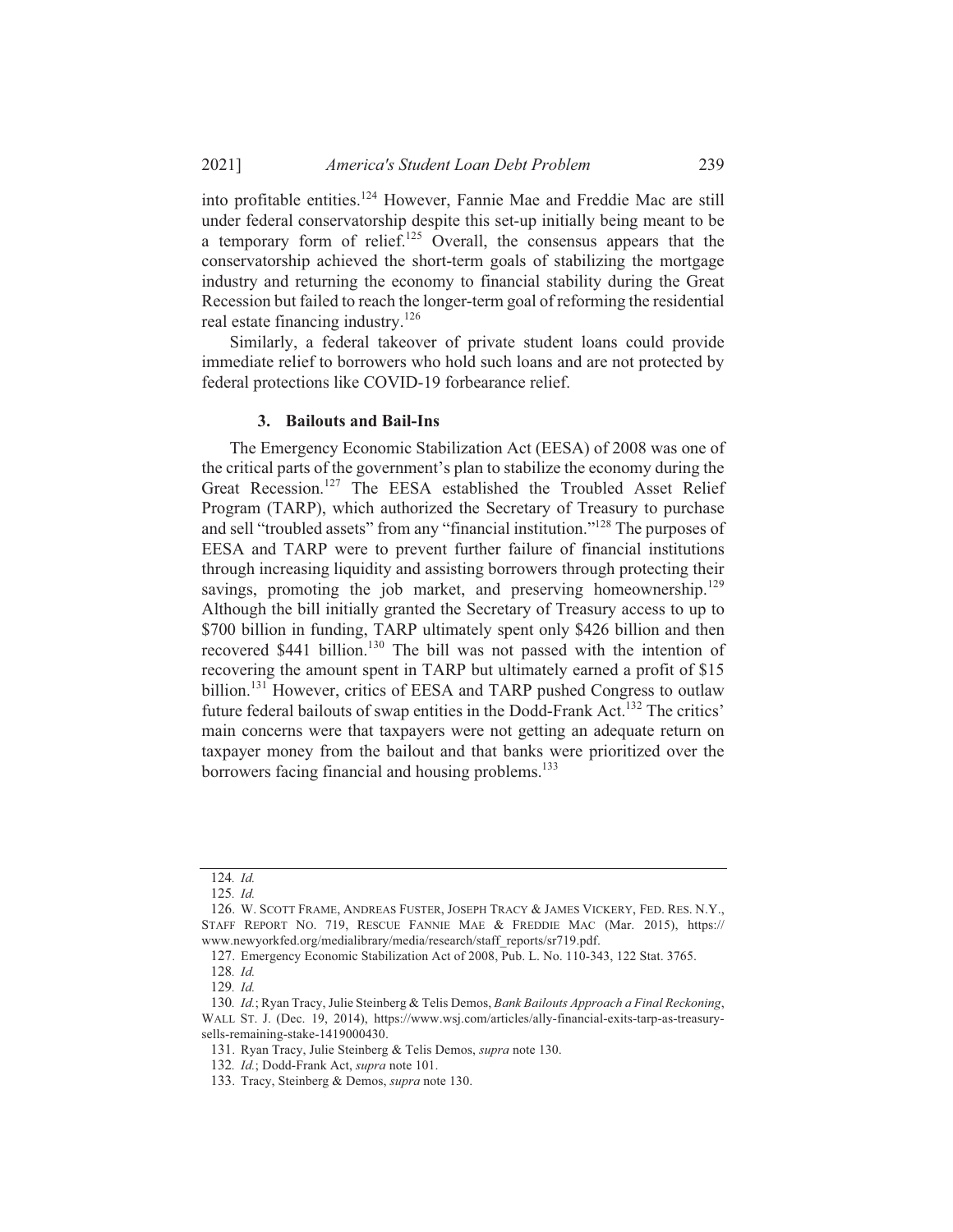With bank bailouts outlawed, bail-ins became statutorily authorized.<sup>134</sup> Bail-ins are a relatively new concept used to assist insolvent banks that focus on shifting the initial cost onto the parent company's creditors.<sup>135</sup> This means that unsecured creditors such as depositors and bondholders have their claims converted into equity.<sup>136</sup> Bank bail-ins have been used in Europe but have proven to be difficult in execution.<sup>137</sup> For example, Cypriot banks used bailins to protect the country's banking system during Cyprus's 2013 financial crisis, confiscating billions of dollars of depositors' savings.<sup>138</sup> The Cypriot banks' bail-in scheme and ultimate failures caused depositors to lose billions of dollars, leading to a steep recession.<sup>139</sup> The Cypriot experimental bail-ins serve as a lesson for other countries, some of which have been deterred from wanting to use bail-ins to restructure insolvent banks.<sup>140</sup> Additionally, bail-in experimentation has raised questions of whether bail-ins are effective.<sup>141</sup> The bail-in scheme has been criticized as "Another Crony Bankster Scam," as depositors front the cost of the restructuring and often never fully recover their deposits. $142$ 

In the context of student loans, this concept could be applied directly to individual borrowers. Instead of rescuing insolvent banks or companies, the government could extend financial support to student loan borrowers by paying (i.e., writing off) their loans.

#### 4. Federally-Backed Refinancing

Loan refinancing is when a new credit agreement is created to pay off an existing debt obligation.<sup>143</sup> Homeowners often choose to refinance their mortgages for favorable terms, such as a lower interest rate, that reduce

<sup>134.</sup> Dodd-Frank Act, supra note 101; Richard Best, Why Bank Bail-Ins Will Be the New Bailouts, INVESTOPEDIA (June 25, 2019), https://www.investopedia.com/articles/markets-economy/090716/ why-bank-bailins-will-be-new-bailouts.asp.

<sup>135.</sup> Joseph H. Sommer, Why Bail-In? And How!, 20 FED. RES. BANK N.Y. ECON. POL'Y REV. 207, 207, https://www.newyorkfed.org/medialibrary/media/research/epr/2014/1412somm.pdf. 136. Id.

<sup>137.</sup> Hugo Dixon, EU Enters Brave New World of Bank Bail-Ins, REUTERS (Jan. 4, 2016), https://www.reuters.com/article/idUS180994900920160104.

<sup>138.</sup> Michele Kambas, European Court Dismisses Compensation Claim in Cyprus 2013 Deposit-Grab, REUTERS (July 13, 2018), https://www.reuters.com/article/us-cyprus-banks/european-courtdismisses-compensation-claim-in-cyprus-2013-deposit-grab-idUSKBN1K3242.

<sup>139.</sup> Dixon, *supra* note 137.

<sup>140.</sup> Id.

<sup>141.</sup> Id.; Alastair Marsh, Alexander Weber, Sonia Sirletti & Boris Groendahl, Italy's Dual Bank Rescue Tests the EU's New Rules by Tapping Taxpayers, BLOOMBERG (June 26, 2017), http://bloomberg.com/news/articles/2017-06-26/italy-s-double-bank-burial-strains-rules-bytapping-taxpayers; Boris Groendahl, QuickTake: Bail-In, BLOOMBERG (Nov. 7, 2017),

http://bloomberg.com/quicktake/bail-in. 142. Nathan Lewis, The Cyprus Bank 'Bail-In' Is Another Crony Bankster Scam, FORBES (May 3, 2013), https://www.forbes.com/sites/nathanlewis/2013/05/03/the-cyprus-bank-bail-in-is-another -crony-bankster-scam/#3541337e2685.

<sup>143.</sup> Alexandra Twin, Refinance, INVESTOPEDIA (Oct. 28, 2020), https://www.investopedia.com /refinance.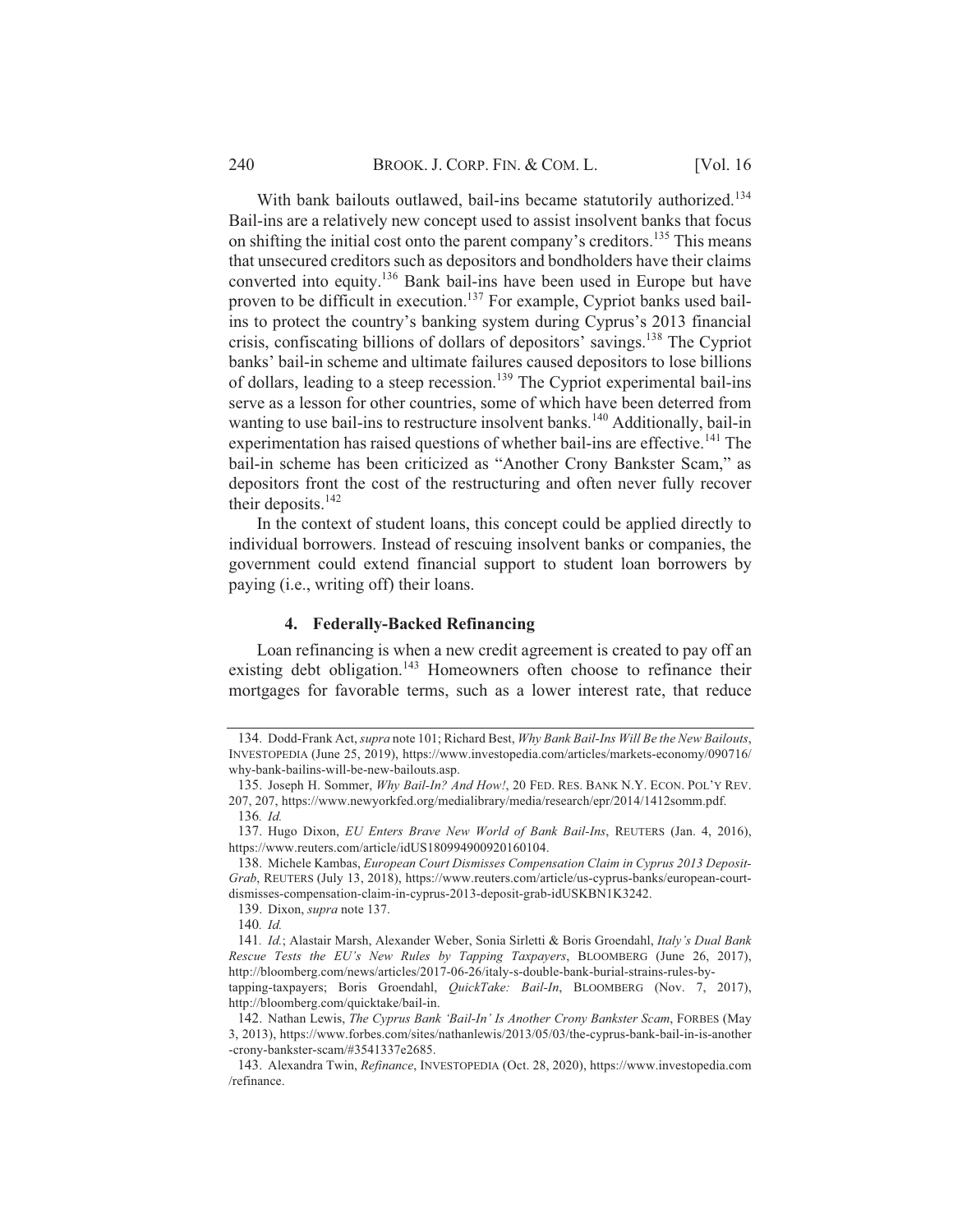monthly payments.<sup>144</sup> Both federally-backed and private mortgages can be refinanced with a federally-backed loan.<sup>145</sup> This is important because federally and GSE-backed mortgages are afforded more protections than private loans.<sup>146</sup> For example, during the COVID-19 pandemic, the Coronavirus Aid, Relief, and Economic Security (CARES) Act created two protections for all federally or GSE-backed mortgages.<sup>147</sup> These two protections are: (1) disallowing foreclosures until July 31, 2021,<sup>148</sup> and (2) creating the right to request and attain mortgage forbearance to temporarily stop or decrease mortgage payments.<sup>149</sup> Such protections were not extended to private loans, which are not protected under the CARES Act.<sup>150</sup>

In contrast, student loans currently can only be refinanced through private lenders.<sup>151</sup> This means that borrowers looking to benefit from lower interest rates forgo federal loan protections and benefits, such as COVID-19 relief and potential student loan forgiveness.<sup>152</sup> Federally-backed refinancing for student loans would give borrowers the same protections and benefits as federally-backed refinancing for mortgages-lower interest rates while maintaining federal protections.

#### 5. Mortgage Dischargeability

Under the Bankruptcy Code, most mortgage debts can be dischargeable during bankruptcy proceedings.<sup>153</sup> Discharging a loan means that the personal liability of the borrower to repay the loan and unpaid costs is eliminated, so lenders cannot collect discharged debt.<sup>154</sup> Although both the mortgage and attached personal liability to repay the loan are discharged.

<sup>144.</sup> Id.; Cheryl Winokur Munk, Refinancing—or Paying Off—a Mortgage? Questions to Ask Yourself, WALL ST. J. (Nov. 20, 2020), https://www.wsj.com/articles/refinancingor-paying-offamortgage-questions-to-ask-yourself-11605877200.

<sup>145.</sup> FHA Refinance Loan Questions and Answers, FHA.COM (July 17, 2019), www.fha.com/fha article (note that this "is a privately owned website, is not a government agency, and does not make loans").

<sup>146.</sup> Learn About Forbearance, CFPB, https://www.consumerfinance.gov/coronavirus/mortgage -and-housing-assistance/help-for-homeowners/learn-about-forbearance/ (last visited Nov. 6, 2021). 147. Id.

<sup>148.</sup> NAT'L HOUS. L. PROJECT, FORECLOSURE PROTECTION & MORTGAGE PAYMENT RELIEF FOR HOMEOWNERS 2 (July 20, 2021), nhlp.org/wp-content/uploads/2020.04.10-NHLP-Homeowner -Relief-Info-Sheet-Update2.pdf.

<sup>149.</sup> CFPB, supra note 146.

<sup>150.</sup> See Coronavirus: Information for Student Borrowers, N.Y. STATE DEP'T FIN. SERV., https:// www.dfs.ny.gov/consumers/coronavirus/students (last visited Nov. 6, 2021).

<sup>151.</sup> Kayla McCormack, Should I Refinance My Federal Student Loans?, SOFI (Oct. 13, 2021), https://www.sofi.com/learn/content/refinancing-your-federal-student-loans/.

<sup>152.</sup> Ben Luthi, Should You Refinance Your Student Loans in 2021?, U.S. NEWS & WORLD REP. (Mar. 26, 2021), https://loans.usnews.com/articles/should-you-refinance-your-student-loans.

<sup>153.</sup> Alexandra Dugan, Servicing Post-Discharge Residential Mortgage Debt, BRADLEY ARANT BOULT CUMMINGS LLP (June 5, 2019), https://www.bradley.com/insights/publications/2019/ 06/servicing-post-discharge-residential-mortgage-debt.

<sup>154.</sup> Enforcement of Liens, 9D Am. Jur. 2d Bankruptcy § 3513 (Aug. 2021).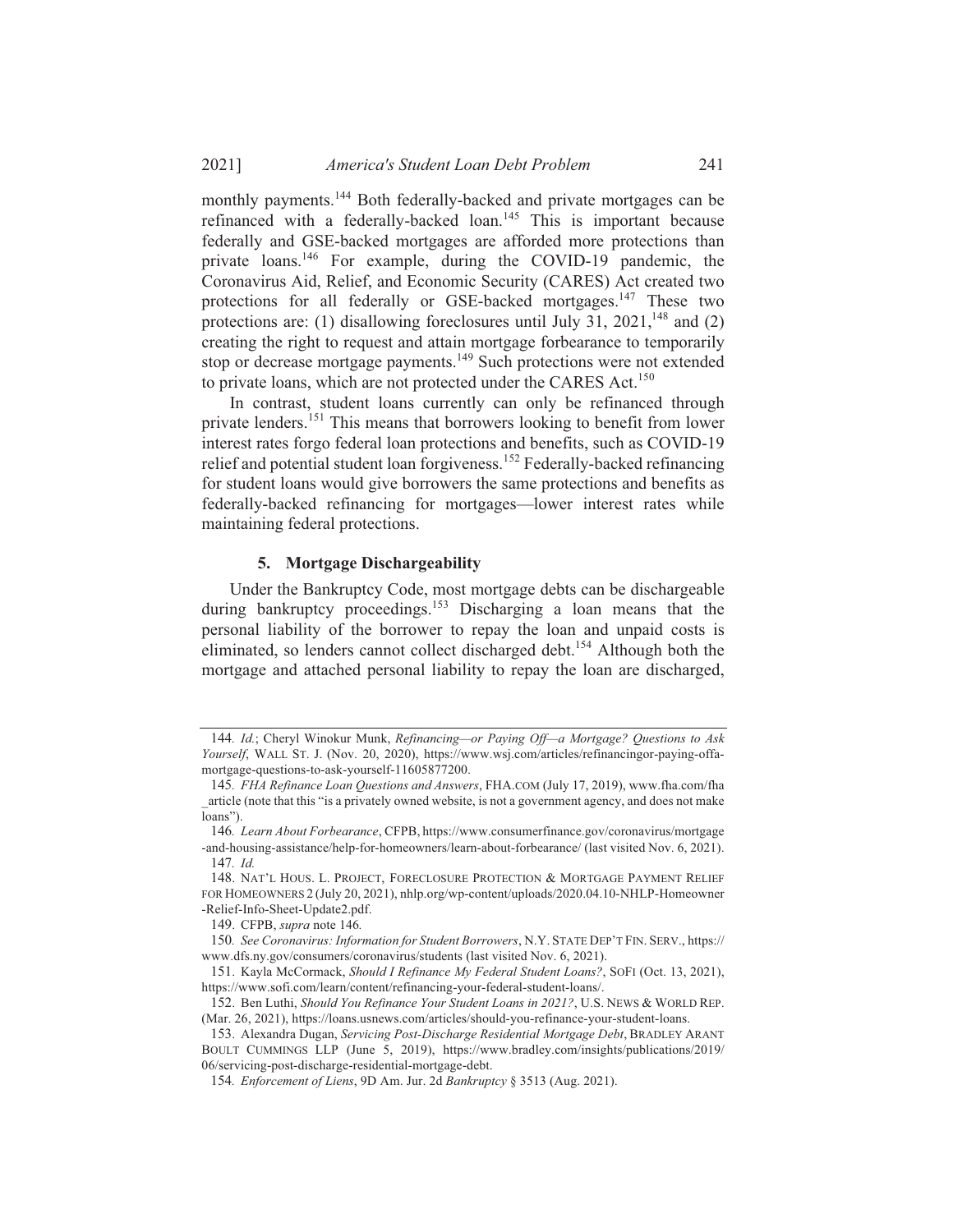existing underlying liens on the property are not extinguished.<sup>155</sup> For example, even after a debtor was discharged of his personal liability for unpaid costs, he was subject to foreclosure because of a remaining lien.<sup>156</sup> This is typical of secured loans, which are loans that use assets as collateral.<sup>157</sup> The rationale for allowing the dischargeability of secured loans during bankruptcy proceedings is that lenders can at least partially recover the loan amount through claiming the collateral and selling it.<sup>158</sup> However, loan dischargeability is not limited to only secured loans, and unsecured loans such as credit card loans and medical fees may also be discharged in bankruptcy.<sup>159</sup>

Student loan borrowers would also greatly benefit from a similar dischargeability standard in bankruptcy proceedings. This lowered standard would allow borrowers overwhelmed with student loan debt to benefit from the same fresh start as borrowers with other types of debt.

#### 6. State Level

Although the federal government does not directly offer grants to homebuyers, the federal government provides funds to states and select municipalities to distribute to individuals who qualify for a mortgage.<sup>160</sup> Every state has home buyer assistance programs, some of which target certain geographic areas or individuals with certain backgrounds.<sup>161</sup> One such program is the homeowner voucher program, which gives borrowers monthly assistance to make their mortgage payments and other homeownership expenses.<sup>162</sup> By providing payment assistance to certain individuals, homeownership has become more equitable for low-income and minority families. $163$ 

Additionally, many states use legislation to control and stabilize housing accessibility and rent. For example, the New York Housing Stability and Tenant Protection Act of 2019 made existing rent regulations permanent,

<sup>155.</sup> See Discharge of a Debt in Bankruptcy Has No Bearing on the Validity of the Mortgage Lien, 59 C.J.S. Mortgages § 576 (Aug. 2021).

<sup>156.</sup> See id.; Enforcement of Liens, supra note 154.

<sup>157.</sup> Carron Armstrong, Discharging Debts: Car, Home and Other Secured Loans, THE BALANCE, https://www.thebalance.com/discharging-debts-car-home-and-other-secured-loans-316 147 (Aug. 27, 2021).

<sup>158.</sup> $Id$ 

<sup>159.</sup> Barclay Palmer, Can Personal Loans Be Included in Bankruptcy?, INVESTOPEDIA, https:// www.investopedia.com/ask/answers/112615/can-personal-loans-be-included-bankruptcy.asp (Aug. 15, 2021).

<sup>160.</sup> Resources for Individuals, U.S. DEP'T HOUS. & URB. DEV., https://www.hud.gov/ administration/grants (last visited Nov. 6, 2021).

<sup>161.</sup> First-Time Home Buyer Programs by State, NERDWALLET (July 27, 2021), https://www.nerdwallet.com/blog/first-time-home-buyer-programs-by-state/.

<sup>162.</sup> Homeownership Vouchers, U.S. DEP'T HOUS. & URB. DEV., www.hud.gov/public indian housing (last visited Nov. 6, 2021).

<sup>163.</sup> Paths to Homeownership for Low-Income and Minority Households, U.S. DEP'T HOUS. & URB. DEV. (Fall 2012), https://www.huduser.gov/portal/periodicals/em/fall12/highlight1.html.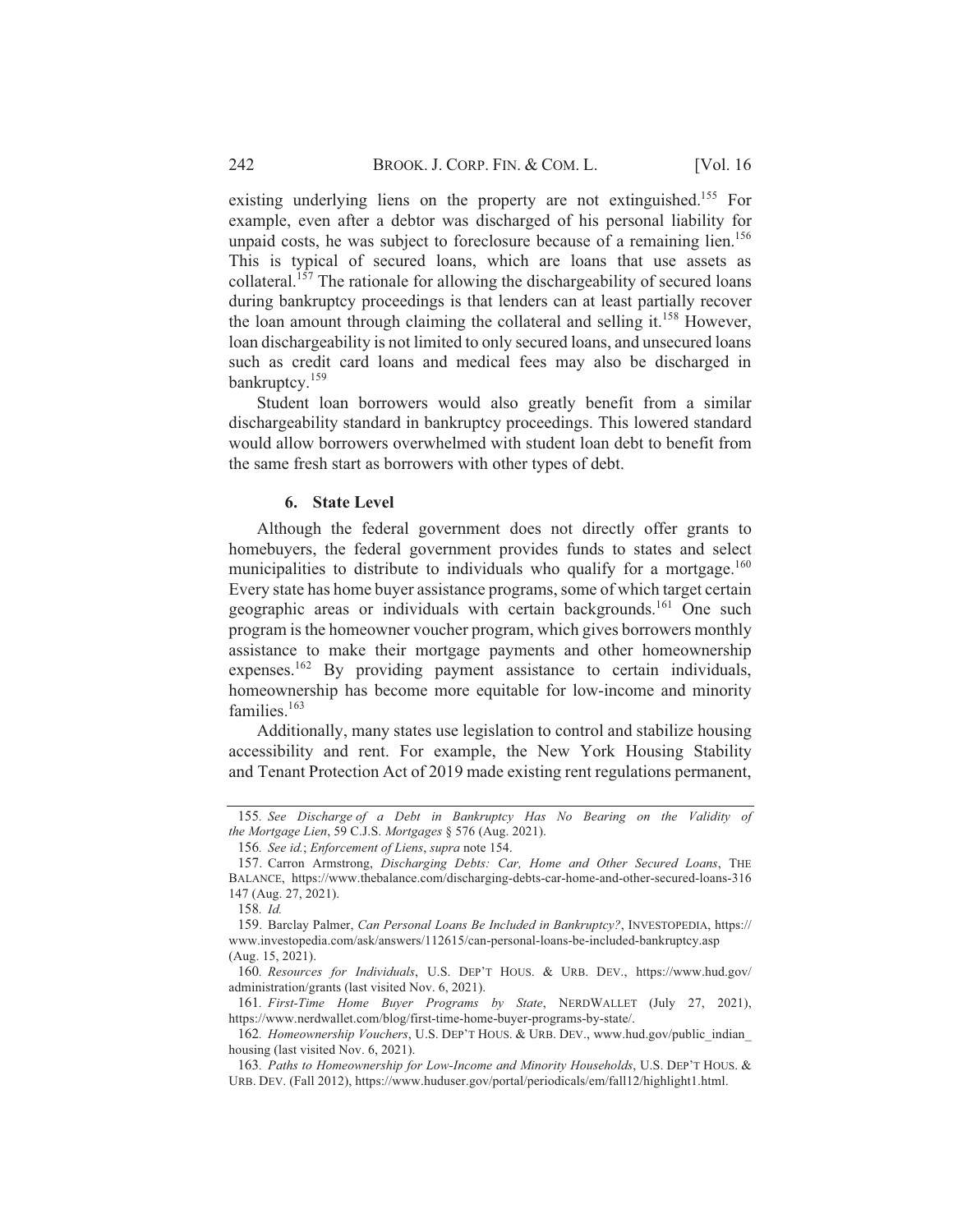expanded rent stabilization plans, and extended limitations on rent increases to protect more types of tenants.<sup>164</sup> By increasing tenant protections, New York decreased the evictions of low-income individuals who face a decreasing market of affordable housing options.<sup>165</sup>

Similar state level programs and funding can also be adopted in the context of higher education. States may also be able to use legislation to control and stabilize educational accessibility and tuition by limiting increases in tuition and expanding borrower protections.

#### 7. Local Level

Property taxes are collected to fund local public services such as public education, fire protection, and road maintenance.<sup>166</sup> Under the applicable state law of each of the 50 states, charitable organizations are exempt from property taxes.<sup>167</sup> Because most public and private colleges operate as charitable organizations, cities cannot collect property taxes on these school's buildings and new real estate purchases.<sup>168</sup> Thus, although universities often function as corporate enterprises, they do not internalize the costs of their corporate identity.<sup>169</sup>

Additionally, municipalities often also use rent control and stabilization programs similar to state-level programs.<sup>170</sup> These efforts have generally been successful in maintaining housing stability for residents of rentcontrolled housing.<sup>171</sup>

Again, similar local programs and funding can also be adopted in the context of higher education. Local government may use legislation to control

<sup>164.</sup> Housing Stability and Tenant Protection Act of 2019, N.Y. Comp. Codes R. & Regs. Tit. 9  $§ 2520.11.$ 

<sup>165.</sup> From the Field: New York State Legislators Pass 'Housing Stability and Tenant Protection Act of 2019', NAT'L LOW INCOME HOUS. COAL. (July 1, 2019), https://nlihe.org/resource/field-new -york-state-legislators-pass-housing-stability-and-tenant-protection-act-2019.

<sup>166.</sup> Property Taxes, N.Y. STATE DEP'T TAX'N & FIN., https://www.tax.ny.gov/property/ proptax.htm (Apr. 20, 2021); Alanna Schubach, Tax-Exempt Universities are Buying Up NYC Real Estate, BRICK UNDERGROUND (May 4, 2016), https://www.brickunderground.com/live/taxexempt-universities.

<sup>167.</sup> Daphne A. Kenyon and Adam H. Langley, The Property Tax Exemption for Nonprofits and Revenue Implications for Cities, LINCOLN INST. OF LAND POL'Y (Nov. 2011), https://www.taxpolicycenter.org/sites/default/files/alfresco/publication-pdfs/412460-The-Property -Tax-Exemption-for-Nonprofits-and-Revenue-Implications-for-Cities.PDF.

<sup>168.</sup> Schubach, supra note 166.

<sup>169.</sup> Julian T. Miller, Program Integrity and the Implications of the Corporate Identity in Higher Education, 7 BROOK. J. CORP. FIN. & COM. L. 509, 510-11 (2013), https://brooklynworks.brooklaw .edu/bicfcl/vol7/iss2/6.

<sup>170.</sup> See Prasanna Rajasekaran, Mark Treskon & Solomon Greene, Rent Control: What Does the Research Tell Us About the Effectiveness of Local Action?, URB. INST. (Jan. 2019), https:// www.urban.org/sites/default/files/publication/99646/rent control. what does the research tell us\_about\_the\_effectiveness\_of\_local\_action\_1.pdf.

<sup>171.</sup> Id. at 8.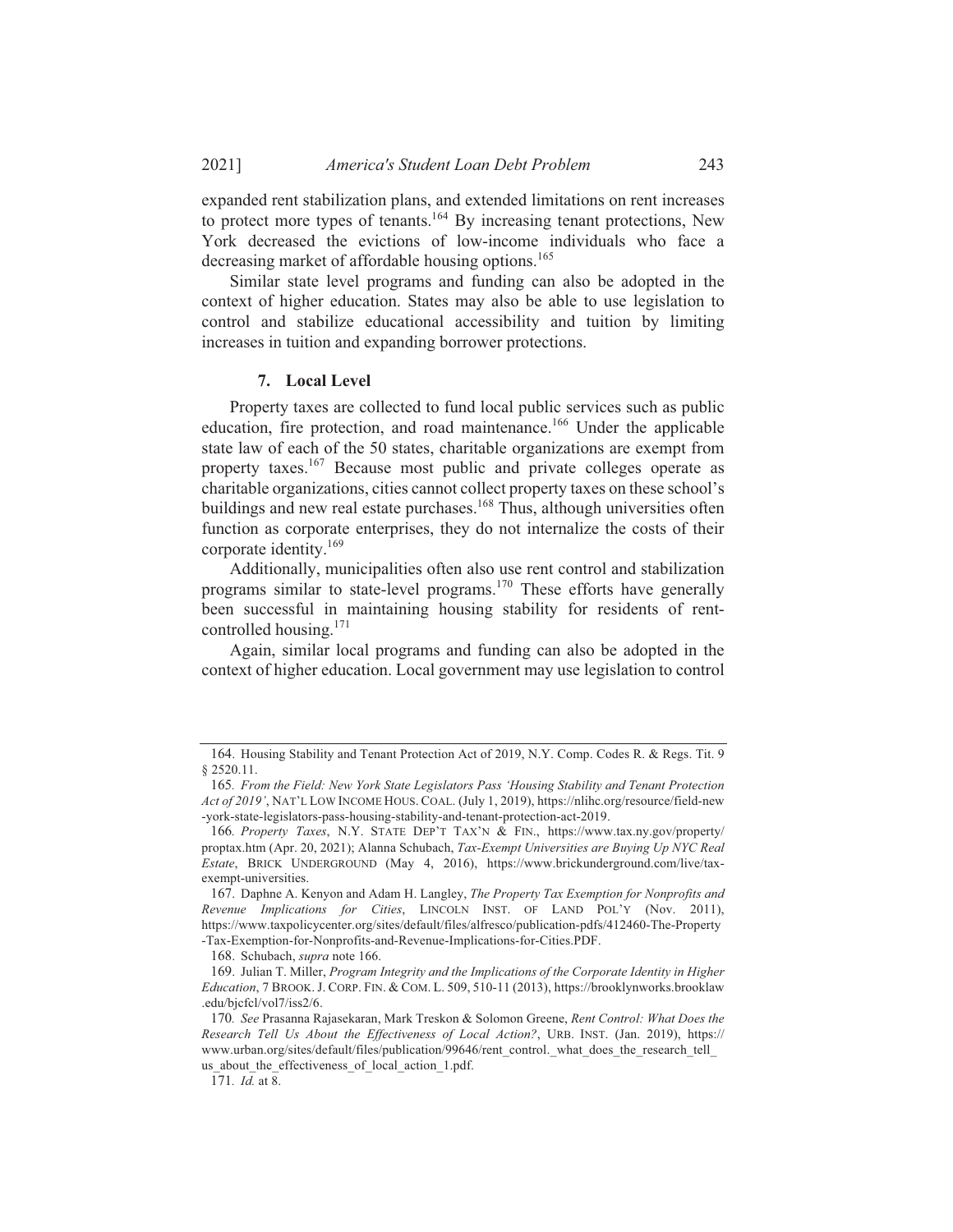and stabilize educational accessibility and tuition by limiting increases in tuition and expanding borrower protections.

# **II. WHY NEW STUDENT LOAN LEGISLATION NEEDS TO BE ADOPTED**

The government's attempts to assist borrowers with their student loans have had limited success. The student loan default initiatives, forgiveness programs, mandatory borrower assistance programs, college cost reduction plans, income-driven repayment plans, and reform proposals have clearly not fixed or curtailed the ever-increasing student loan total and default rate.<sup>172</sup> The current student loan sum is already at a staggering \$1.7 trillion.<sup>173</sup> and repayment on these student loans is slowing or stopping completely because of the COVID-19 pandemic.<sup>174</sup>

# A. LOAN FORGIVENESS AND REPAYMENT PROGRAMS

While loan forgiveness programs for student loans have been lauded as a way to cancel student debt for certain government and nonprofit employees, most people do not qualify for these programs.<sup>175</sup> Only 1% of Public Service Loan Forgiveness (PSLF) applicants qualified and were granted loan forgiveness through this program, showing large-scale dysfunction over both the understanding of the program and its impact.<sup>176</sup> From the PSLF's launch in 2007 until 2019, only about 1,216 people received loan forgiveness through PSLF. $^{177}$  In contrast, 100,835 were rejected during the same period.<sup>178</sup>

To qualify for the PSLF, borrowers need to have a federal Direct Loan, be under an income-driven repayment plan, be employed by and work fulltime for a qualifying government agency or not-for-profit organization, and make 120 qualifying payments.<sup>179</sup> According to the CFPB's Consumer Complaint Database, as of 2019, complaints about the PSLF are becoming

<sup>172.</sup> See Student Loan Default Prevention Initiative Act of 1990, 20 U.S.C. § 1085(a)(2)(A); 20 U.S.C. §§ 1088-1098; Public Service Loan Forgiveness Program, 34 C.F.R. § 685.219 (2021); Cory Turner, Why Public Service Loan Forgiveness Is So Unforgiving, NAT'L PUB. RADIO (Oct. 17, 2018), https://www.npr.org/2018/10/17/653853227/the-student-loan-whistleblower.

<sup>173.</sup> FED. RES. SYS., supra note 1.

<sup>174.</sup> Nova, supra note 62.

<sup>175.</sup> Turner, supra note 172.

<sup>176.</sup> Id.; Public Service Loan Forgiveness Program, 34 C.F.R. § 685.219.

<sup>177.</sup> Robert Farrington, Public Service Loan Forgiveness (PSLF) Numbers Are Improving, But Is It Enough?, FORBES (Sept. 20, 2019), https://www.forbes.com/sites/robertfarrington/2019/09/20/ public-service-loan-forgiveness-pslf-numbers-are-improving-but-is-it-enough/?sh=169ed3667431. 178. Id.

<sup>179.</sup> Public Service Loan Forgiveness (PSLF), FED. STUDENT AID, https://studentaid.gov/ manage-loans/forgiveness-cancellation/public-service (last visited Nov. 6, 2021).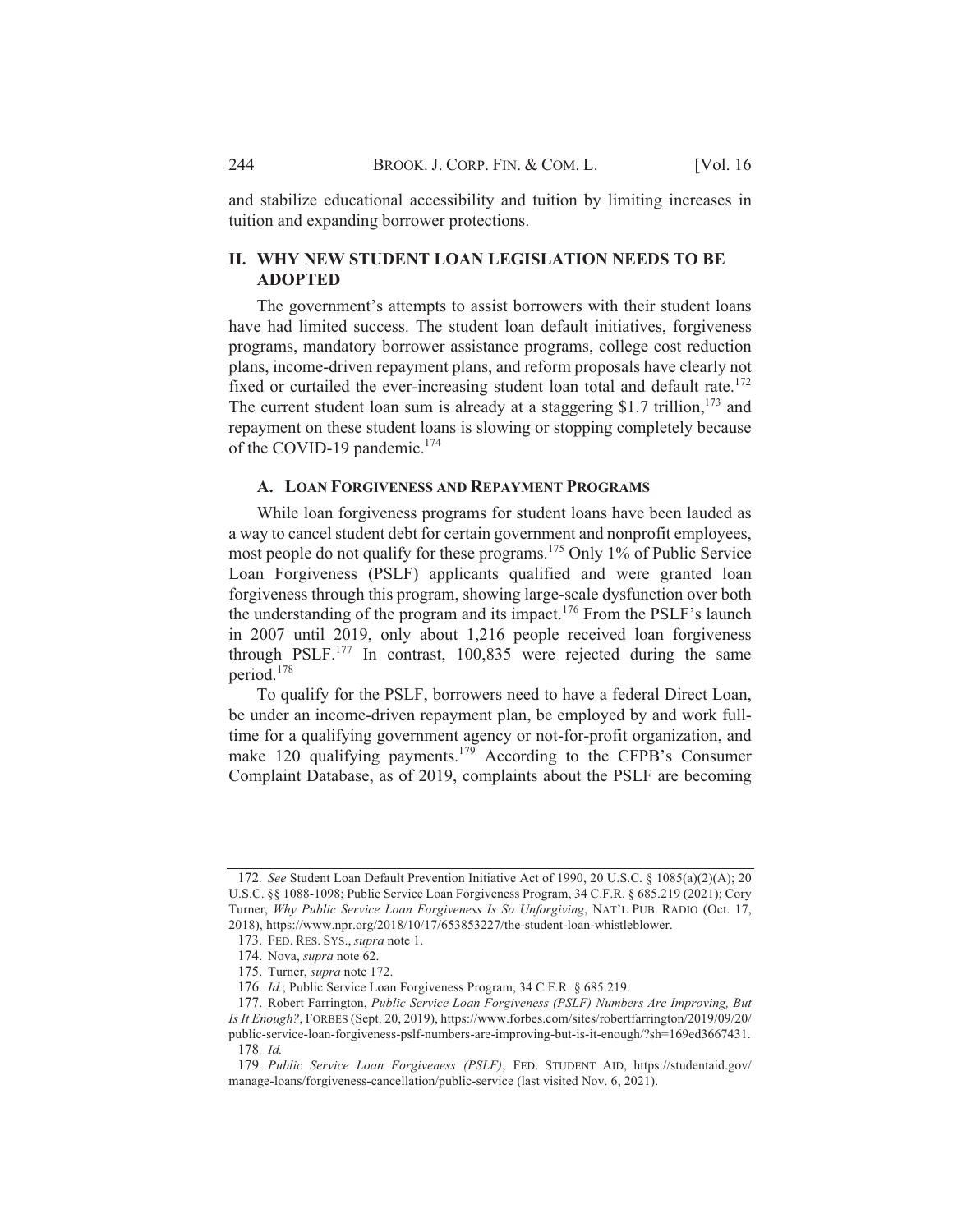increasingly common.<sup>180</sup> In particular, loan servicers do not accurately, nor timely, advise borrowers whether their payments qualify for the PSLF.<sup>181</sup> Some borrowers have even been told incorrect information regarding their qualification for the PSLF, which has effectively required them to restart the 10-year-long qualification process.<sup>182</sup>

#### **B. INCOME-DRIVEN REPAYMENT PLANS**

As its name suggests, an income-driven repayment plan is a loan payment plan that bases a borrower's monthly payment amount on the borrower's income. There are four income-driven plans for federal student loans, which vary in terms of requirements for eligibility, repayment amount, and repayment period.<sup>183</sup> These plans generally require between 10 and 20% of a borrower's discretionary income and will take 20 or 25 years to pay.<sup>184</sup>

Studies have shown that income-based repayment is inefficient for both lenders and certain borrowers.<sup>185</sup> FI Consulting, hired by the Education Department led by Betsy DeVos, found a selection bias where many borrowers who seek income-driven repayment plans have a low income-toloan ratio.<sup>186</sup> Since borrowers in an income-driven repayment plan pay a fixed percentage of their income every month, sometimes without a cap on the maximum amount they pay per month, those with high incomes or projected high incomes tend to opt for other options.<sup>187</sup> The extended payback period is also concerning, as it means that there will be more interest accrual, and borrowers will end up paying more.<sup>188</sup>

The fixed percentage of disposable income also means that borrowers may even make no payments per month if their income is sufficiently low.<sup>189</sup> While this is especially beneficial for borrowers in low-paying jobs or who

<sup>180.</sup> Bureau of Consumer Financial Protection, CONSUMER RESPONSE ANN. REP.: JAN. 1 - DEC. 31, 2019, 1, 48 (Mar. 2020), https://files.consumerfinance.gov/f/documents/cfpb consumerresponse-annual-report 2019.pdf.

 $181.$  *Id.* 

<sup>182.</sup> Hunter B. Martin, Stakeholders, Lawmakers Lament 'Broken Promises' with Public Service Loan Forgiveness, NAT'L ASS'N OF STUDENT FIN. AID ADMINISTRATORS, (Sept. 20, 2019), https://www.nasfaa.org/news-item/19513/Stakeholders Lawmakers Lament Broken Promises \_with\_Public\_Service\_Loan\_Forgiveness.

<sup>183.</sup> Rebecca Safier, Which is the Best Income-Driven Repayment Plan for Your Student Loans?, STUDENT LOAN HERO (Feb. 19, 2019), https://studentloanhero.com/featured/best-income-driven-

repayment-student-loans/.

<sup>184.</sup> Id.

<sup>185.</sup> See Mitchell, supra note 2.

 $186.$  *Id.* 

<sup>187.</sup> Kristin Blagg, Who Uses Income-Driven Student Loan Repayment?, URB. INST. (Feb. 20, 2018), https://www.urban.org/urban-wire/who-uses-income-driven-student-loan-repayment.

<sup>188.</sup> Ryan Lane, Income-Driven Repayment: Is It Right for You?, NERDWALLET (July 20, 2020), https://www.nerdwallet.com/article/loans/student-loans/income-driven-repayment-right.

<sup>189.</sup> If Your Federal Student Loan Payments are High Compared to Your Income, You May Want to Repay Your Loans Under an Income-Driven Repayment Plan, FED. STUDENT AID, https://studentaid.gov/manage-loans/repayment/plans/income-driven (last visited Nov. 6, 2021).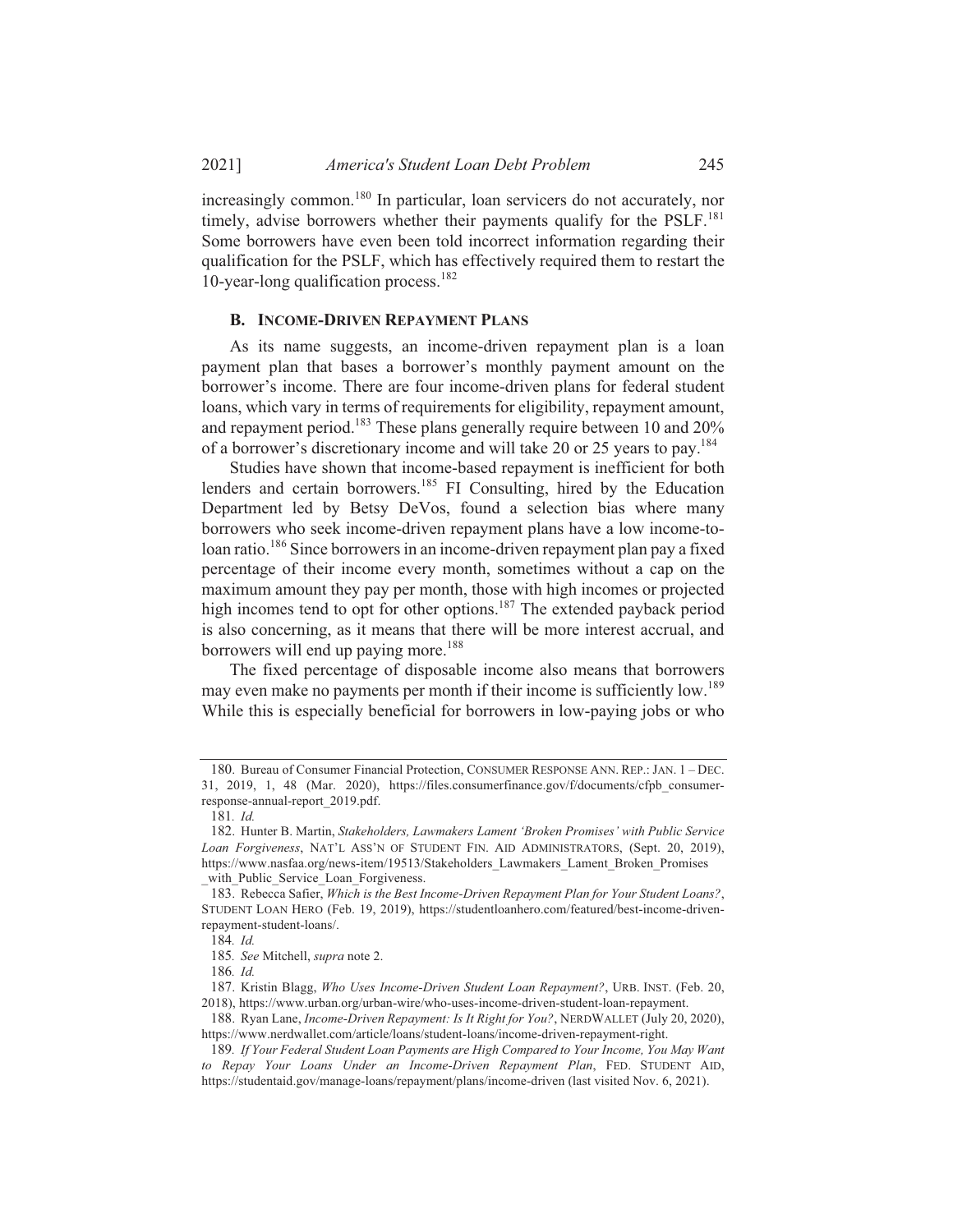are not currently working, thus creating a crucial safety net for such borrowers, it is difficult for lenders to recover the loan amounts.<sup>190</sup> FI Consulting's study found that only 51% of income-driven repayment balances are recoverable compared to 80% of the balances of other plans.<sup>191</sup>

#### C. STUDENT LOAN DEFAULT PREVENTION INITIATIVE ACT OF 1990

The Student Loan Default Prevention Initiative Act of 1990 was implemented to punish higher education institutions with exceptionally high default rates by barring them from federal loan programs.<sup>192</sup> This act was passed to increase the transparency of and to hold schools accountable for their students' inability to repay their student loans,<sup>193</sup> presumably because of lower-than-expected employment prospects or graduation rates.

One statistic tracked is the cohort default rate, which is the percentage of a school's borrowers who have entered into repayment for certain federal loans but then subsequently defaulted.<sup>194</sup> These numbers are concerning because there are several schools with extremely high default rates or number of defaults.<sup>195</sup> Some of these universities reflected a default rate of above 50%, and others had thousands of student defaults.<sup>196</sup> The University of Phoenix, for example, had over 13,000 defaults in 2016.<sup>197</sup> This shows that colleges are still getting federal funding despite having a concerning number of defaults. Additionally, removing schools from federal financial aid programs may prevent future students from becoming saddled with debt after receiving presumably sub-par education or training but provides no relief for students who had already taken out loans but found themselves with bleak employment prospects.<sup>198</sup>

Perhaps most importantly, the current data also merely reflects the number of defaulters and does not delve into the difficulty of the vast majority of other borrowers to repay their loans, which may be much greater than this data reflects.<sup>199</sup>

195. Official Cohort Default Rates for Schools, supra note 194.

<sup>190.</sup> Mitchell, supra note 2.

<sup>191.</sup> Id.

<sup>192.</sup> Student Loan Default Prevention Initiative Act of 1990, 20 U.S.C. § 1085(a)(2)(A).

<sup>193.</sup> Paul Combe & Julie Ryder Lammers, Missing Data: Focusing on the Wrong Factors Could Contribute to Student Loan Distress, 48 SUFFOLK U. L. REV. 599, 605 (2015).

<sup>194.</sup> Official Cohort Default Rates for Schools, FED. STUDENT AID, https://www2.ed.gov/offices /OSFAP/defaultmanagement/cdr.html (last visited Nov. 6, 2021); see also Student Loan Default Prevention Initiative Act of 1990, 20 U.S.C. § 1085(a)(2)(A).

<sup>196.</sup> FED. STUDENT AID, FY 2018, FY 2017, & FY 2016 OFFICIAL COHORT DEFAULT RATES  $(2021).$ 

<sup>197.</sup> School Default Rates FY 2018, 2017, and 2016: University of Phoenix, FED. STUDENT AID, https://nslds.ed.gov/nslds/nslds SA/defaultmanagement/cohortdetail 3yr.cfm?sno=1&ope id  $= 020988$  (last visited Nov. 6, 2021).

<sup>198.</sup> Annie Nova, For Some, Student Loan Debt Is Doubling, Tripling, and Even Quadrupling, CNBC (May 5, 2018), https://www.cnbc.com/2018/05/05/for-some-student-loan-debt-is-doublingtripling-and-even-quadrupling.html.

<sup>199.</sup> Combe & Lammers, *supra* note 193, at 603-05.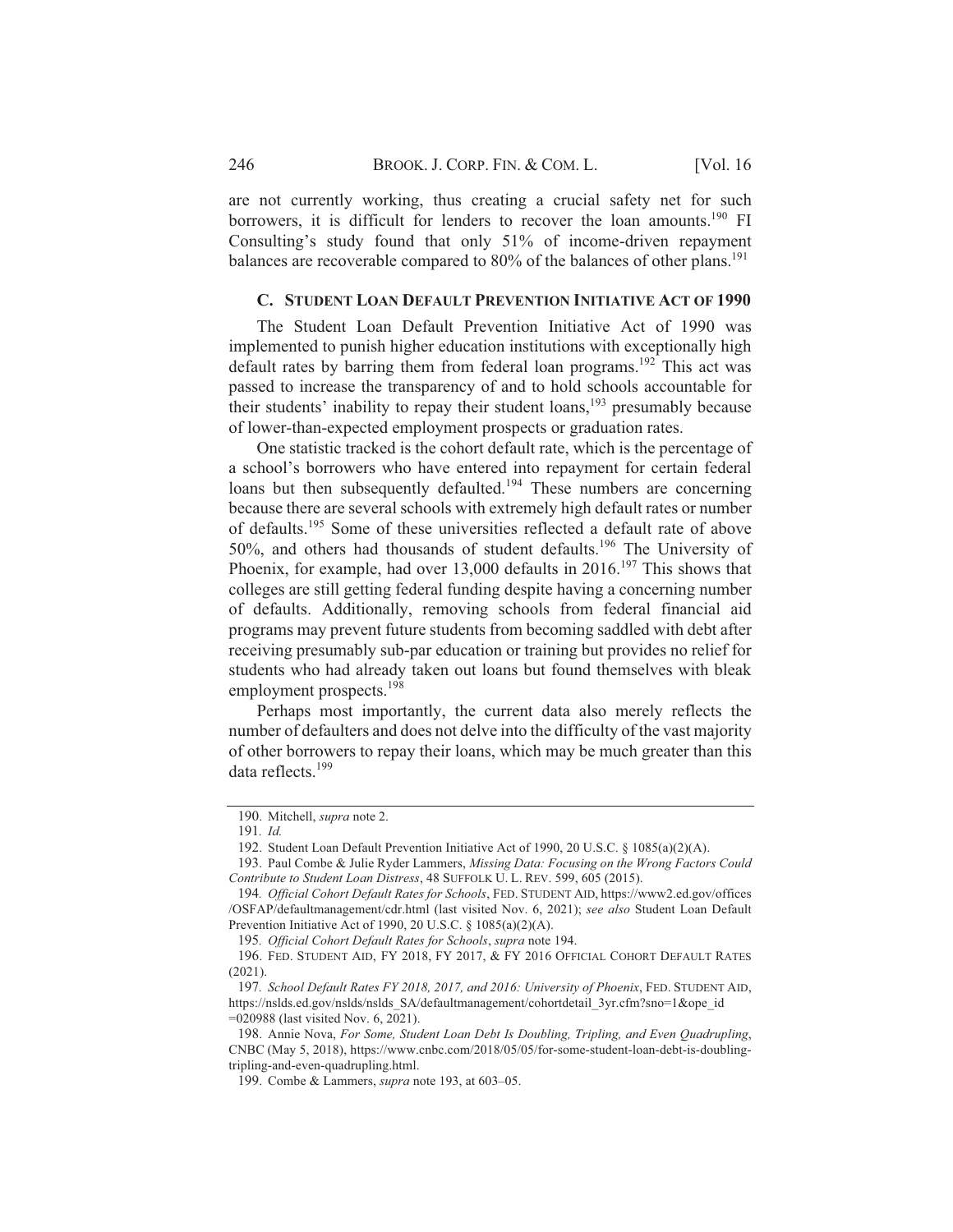#### **D. BORROWER LITERACY**

While borrower literacy programs are essential for increasing the transparency of student loans so that borrowers can understand the risks and responsibilities of student loans,<sup>200</sup> they are insufficient for handling the underlying lending terms of these loans. Despite increased transparency about the risks associated with student loan debt, more families are taking out even larger loans to fund their children's education.<sup>201</sup>

One concerning trend in recent years is that an increasing number of senior citizens are taking out student loan debt to attend college.<sup>202</sup> While millennials have decades to work off their student loans, senior citizens may incur substantial student loan debt that they could simply never pay off.<sup>203</sup> This often delays when senior citizens can retire, if ever, and has increasingly caused more seniors to fall into poverty.<sup>204</sup> It is important to note that most states and cities offer free or reduced tuition at state universities and community colleges for senior citizens.<sup>205</sup> However, despite the widespread availability of these more affordable programs, many senior citizens take out loans to finance their education at for-profit schools.<sup>206</sup> Senior education loans also have high interest rates, so for-profit education is costlier for senior citizens than available alternative public programs.<sup>207</sup> This reflects the failure of borrower literacy programs to prevent risky student loan borrowing, especially for some of the riskiest and most vulnerable borrowers.

### E. PROPOSAL TO DECREASE THE AVAILABILITY OF FEDERAL **FUNDING FOR STUDENT LOANS**

Because the student loan crisis originated from the widespread availability of student loans, some scholars have proposed decreasing the availability of federal student loans.<sup>208</sup> However, this would severely and disproportionately impact those who are already less likely to attend

<sup>200. 20</sup> U.S.C. §§ 1088-1098 (mandating borrower assistance programs).

<sup>201.</sup> Nick Ducoff, Students and Their Families Need Support Systems Before They're Saddled With College Debt, CNBC (May 17, 2019), https://www.cnbc.com/2019/05/16/students-familiesneed-support-systems-to-handle-college-debt-crisis.html.

<sup>202.</sup> Robert Farrington, The Growing Trend Of Retiree Student Loan Debt, FORBES (May 22, 2019), https://www.forbes.com/sites/robertfarrington/2019/05/22/the-growing-trend-of-retiree-stu dent-loan-debt/?sh=210daac846a4.

<sup>203.</sup> Id.

<sup>204.</sup> Id.

<sup>205.</sup> Amy Livingston, Free & Cheap College Classes for Senior Citizens (By State & University), MONEY CRASHERS (Dec. 11, 2018), https://www.moneycrashers.com/college-classes-seniors/.

<sup>206.</sup> Helaine Olen, Student Debt Increasing the Strain on Older Americans, AARP (Mar. 6, 2019), https://www.aarp.org/money/credit-loans-debt/info-2019/parents-student-loan-debt.html. 207. Id.

<sup>208.</sup> Roger Ma, How The Federal Government Could Control College Costs, FORBES (May 29, 2018), https://www.forbes.com/sites/rogerma/2018/05/29/how-the-federal-government-could-con trol-college-costs/#449536321dcc.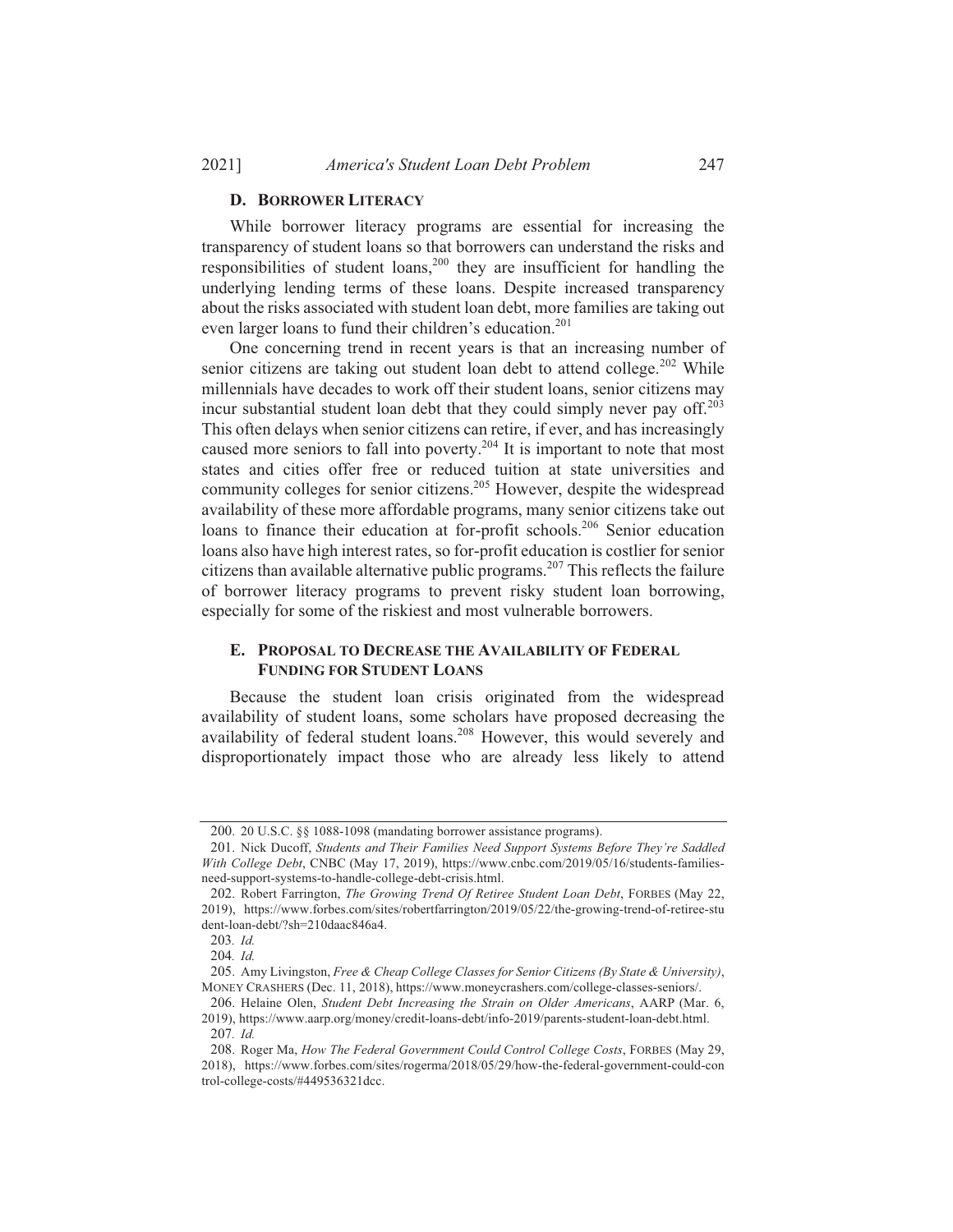college—students of color and students from low-income households.<sup>209</sup> Higher-income households hold most of the student loan debt, but lowincome households would be more negatively affected by the reduction of federal funding because higher-income households have more financing alternatives (i.e., are more likely to qualify for private student loans). $210$ Because reducing access to federal student loans would increase the socioeconomic difference in access to education and hurt those who need these loans the most, especially in the short run before college tuition hypothetically decreases, other solutions should be explored instead.

# F. PROPOSAL TO REDUCE BANKRUPTCY DISCHARGEABILITY **REQUIREMENTS FOR STUDENT LOANS**

Perhaps the most popular proposed solution to the student debt crisis is to amend the Bankruptcy Code to allow the dischargeability of student loans.<sup>211</sup> Under the current law, student loan borrowers can only discharge a government-sponsored student loan if they show undue hardship.<sup>212</sup> The undue hardship requirement is difficult to meet, so student loans are rarely discharged in bankruptcy.<sup>213</sup> Many scholars and lawmakers are pushing for the reduction of bankruptcy dischargeability requirements for student loans. However, allowing the dischargeability of student loans, without more, will not solve the other problem of the ever-increasing debt.

#### **III. WHY MULTI-LEVEL LEGISLATION IS REQUIRED**

A multi-level approach is required to tackle the \$1.7 trillion (and increasing) student loan debt problem. First, tuition must be reduced because even if all student loan debt were to be wiped out today, the unaffordability of tuition would continue to increase, and the student debt would amass again. Second, current student loan borrowers need assistance with repayment, especially given the current pandemic-induced economic environment. Third, student loans need to be dischargeable in bankruptcy proceedings as a last-resort safety net.

<sup>209.</sup> Melanie Hanson, College Enrollment  $\alpha$ Student Demographic Statistics. EDUCATIONDATA.ORG (Aug. 7, 2021), https://educationdata.org/college-enrollment-statistics. See also Sandy Baum & Adam Looney, Who Owes the Most in Student Loans: New Data from the Fed, BROOKINGS (Oct. 9, 2020), https://www.brookings.edu/blog/up-front/2020/10/09/who-owes-themost-in-student-loans-new-data-from-the-fed/.

<sup>210.</sup> Anna Helhoski, Cecilia Clark & Colin Beresford, 18 Best Private Student Loans, NERDWALLET USA (Oct. 26, 2021), https://www.nerdwallet.com/best/loans/student-loans/privatestudent-loans.

<sup>211.</sup> Andrew A. Sexton, The Education Loan Bubble: How the Discharge Student Loans in Bankruptcy Act of 2017 and Legislation Alike Is the Only Answer to the Student Loan Crisis, 54 CAL. W. L. REV. 323, 326 (2018).

<sup>212.</sup> United Student Aid Funds, Inc. v. Espinosa, 559 U.S. 260, 260 (2010).

<sup>213.</sup> Sexton, *supra* note 211, at 325.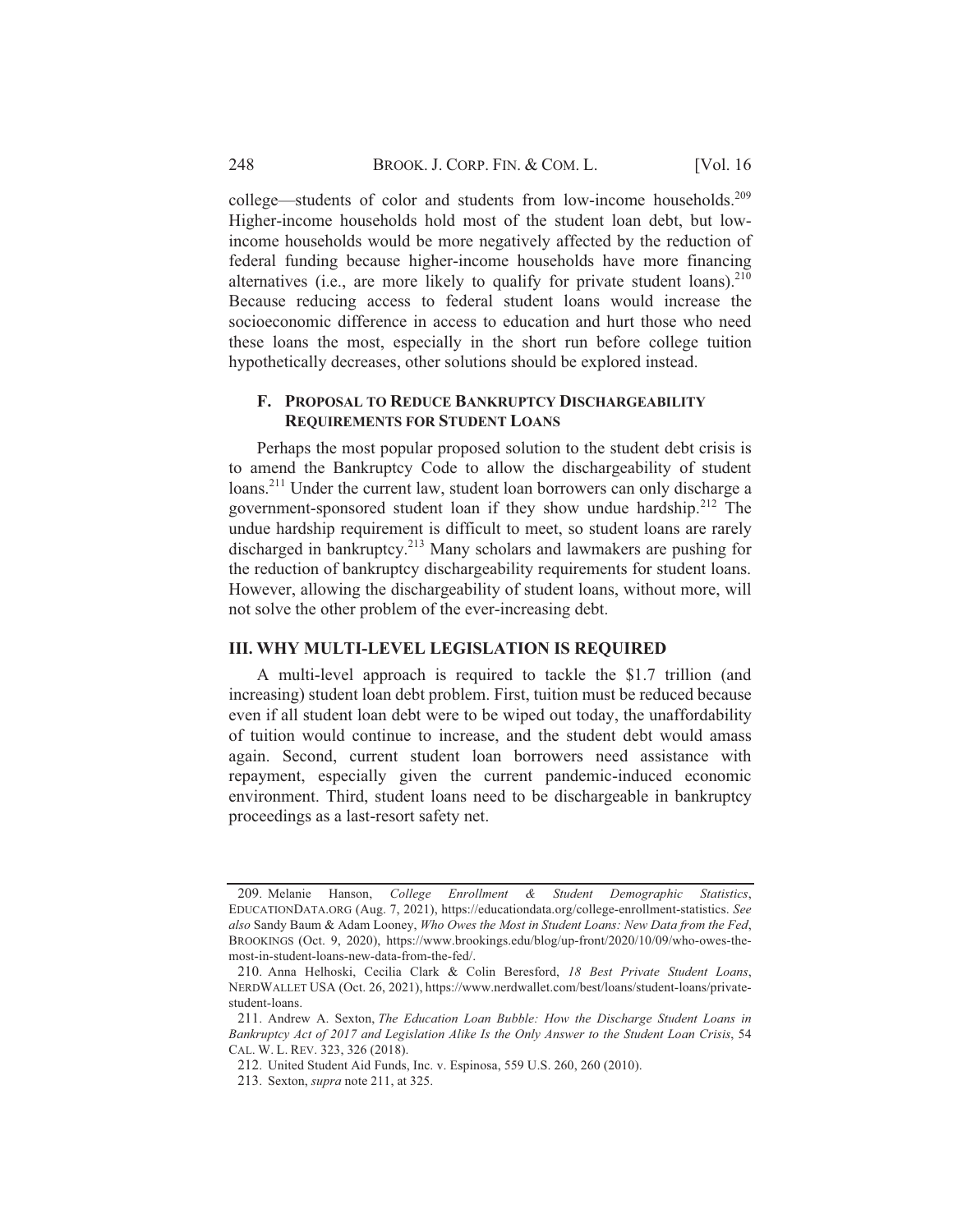#### A. REDUCING TUITION: SUBSIDIZATION AND GRANTS FOR TUITION

The cost of tuition in the United States is astronomical compared to tuition in other countries.<sup>214</sup> In fact, seven developed, democratic countries offer free tuition that has been wholly subsidized by the state.<sup>215</sup> Some of these countries even allot monthly grants for living expenses.<sup>216</sup> Since the United States government initiatives caused the massive and increasingly widened gap between the minimum (or even average) wage and tuition, the government needs to take measures to narrow the gap that it caused and increase the affordability of higher education.<sup>217</sup> Approaches to solving the student loan debt problem that do not address this tuition issue fail to address the student loan debt problem permanently; merely wiping out today's student loan debt may assist current borrowers, but it would not prevent the debt load from accumulating again in the future and increasing further.

Because of the size and complexity of the United States, individual states and municipalities should provide similar and more localized help to prospective student loan borrowers. This has already been done with state and local subsidization and grants available to homebuyers, which have proven to increase the accessibility and equitableness of home purchases. By reducing the upfront costs of tuition, students can take a more manageable amount of student loan debt. From 2008 to 2018, after adjusting for inflation, research has shown that states have deeply cut funding for postsecondary education.<sup>218</sup> Given the increasing value of and the necessity for college education, it does not make sense why funding has continued to decrease in most states instead of increasing or at least remaining stable.

To avoid some of the issues with tuition subsidization, such as Denmark's problem with eternity students, there could be limits set to the

<sup>214.</sup> Allana Akhtar, 7 Countries Where Higher Education is Free, BUS. INSIDER (Sept. 19, 2019), https://www.businessinsider.com/countries-with-free-higher-education-no-tuition-college#irelandhas-paid-tuition-fees-for-most-full-time-undergraduate-students-since-1995-4.

 $215.$  *Id.* 

<sup>216.</sup> Denmark has a program that gives students monthly \$1,000 grants for living expenses. Chris Weller, Denmark's Free Education Policy Has Created 'Eternity Students' Who Never Graduate, INDEPENDENT (Nov. 13, 2017), https://www.independent.co.uk/life-style/denmark-s-freeeducation-policy-has-created-eternity-students-who-never-graduate-a8052621.html. This program created a problem of "eternity students," who are "people who stick around at college for six years or more without any plans of graduating, solely because they don't have any financial incentive to leave." Id.

<sup>217.</sup> See How Many Hours Would It Take You to Work Off Today's College Tuition?, NEW REPUBLIC (Oct. 6, 2015), https://newrepublic.com/article/122814/how-many-hours-would-it-takeyou-work-todays-college-tuition. "In 1979, it took a student working at minimum wage (\$2.90 per hour) 385.5 hours to pay off one year of the average college tuition." Id. "Today, it takes 2,229 hours working at the federal minimum wage (\$7.25 per hour) to pay off one year of the average college tuition." Id.

<sup>218.</sup> Michael Mitchell, Michael Leachman, Kathleen Masterson & Samantha Waxman, Unkept Promises: State Cuts to Higher Education Threaten Access and Equity, CTR. ON BUDGET & POL'Y PRIORITIES (Oct. 4, 2018), https://www.cbpp.org/research/state-budget-and-tax/unkept-promisesstate-cuts-to-higher-education-threaten-access-and.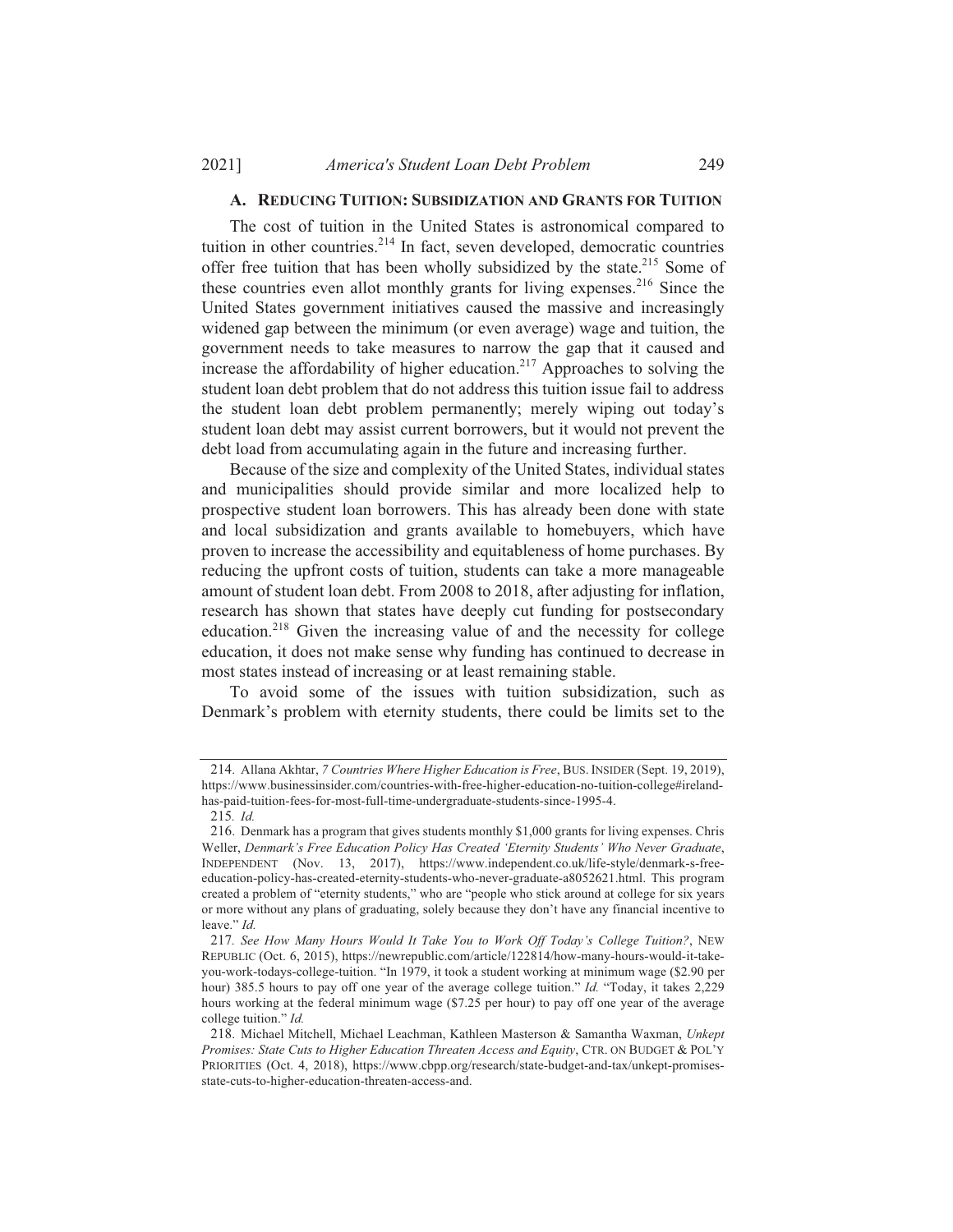availability of subsidies and grants. As with certain state and local homebuyer assistance programs that target certain geographic areas or individuals with certain backgrounds, additional subsidies and grants could be tailored to prospective students of certain demographics. There could also be a limit on the number of years that the per-student subsidies and grants are available to discourage students from staying beyond the typical 2-year period for associate degree students and 4-year period for bachelor's degree students.

# **B. DECREASING COSTS: DECREASING CERTAIN CHARITABLE EXEMPTIONS**

Institutions of higher education should also be pushed to minimize their costs because they currently do not internalize the costs of their corporate identity. Instead, these institutions benefit from the wide availability of student loans and invest in non-educational and non-essential amenities, such as high-end dormitories, instead of improving affordability.<sup>219</sup> Because there is no cap on how much colleges can charge for tuition, colleges continue to increase their tuition at their discretion.

To reduce the gap between average income and tuition, tuition increases should be limited through tuition stabilization or tuition control, similar to the respective rent stabilization and rent control programs at both state and local levels. When tuition is tied to the inflation rate, or other similar metrics that can calculate tuition's true cost, student loan borrowers would worry less about the disconnect between the cost of education and the ability to repay their loans with average-paying jobs. If colleges and universities fail to meet these tuition stabilizations or control requirements and instead continue to increase costs because of non-educational expenditures, the government should remove benefits allotted to charitable organizations. Colleges that excessively spend on non-educational initiatives are akin to charitable organizations that digress from benefiting their charitable purpose. As such, they should not receive these special benefits such as property-tax exemptions.

# **C. INCREASING BORROWER PROTECTIONS: ASSISTING PRIVATE LOAN BORROWERS**

Many private student loan borrowers are left without relief or protection despite the ongoing COVID-19 pandemic, which has eliminated many jobs and depleted many people's savings. Because the government currently only has control over federal loans, initiatives such as the CARES Act do not protect private student loan borrowers. As discussed earlier, the protections given to these borrowers are entirely up to the lenders' discretion and are often inadequate. Given the immediacy of these concerns, the government

<sup>219.</sup> Sarah Pascarella, Why Does College Cost So Much, EDMIT, https://www.edmit.me/blog/why -does-college-cost-so-much (last visited Nov. 6, 2021).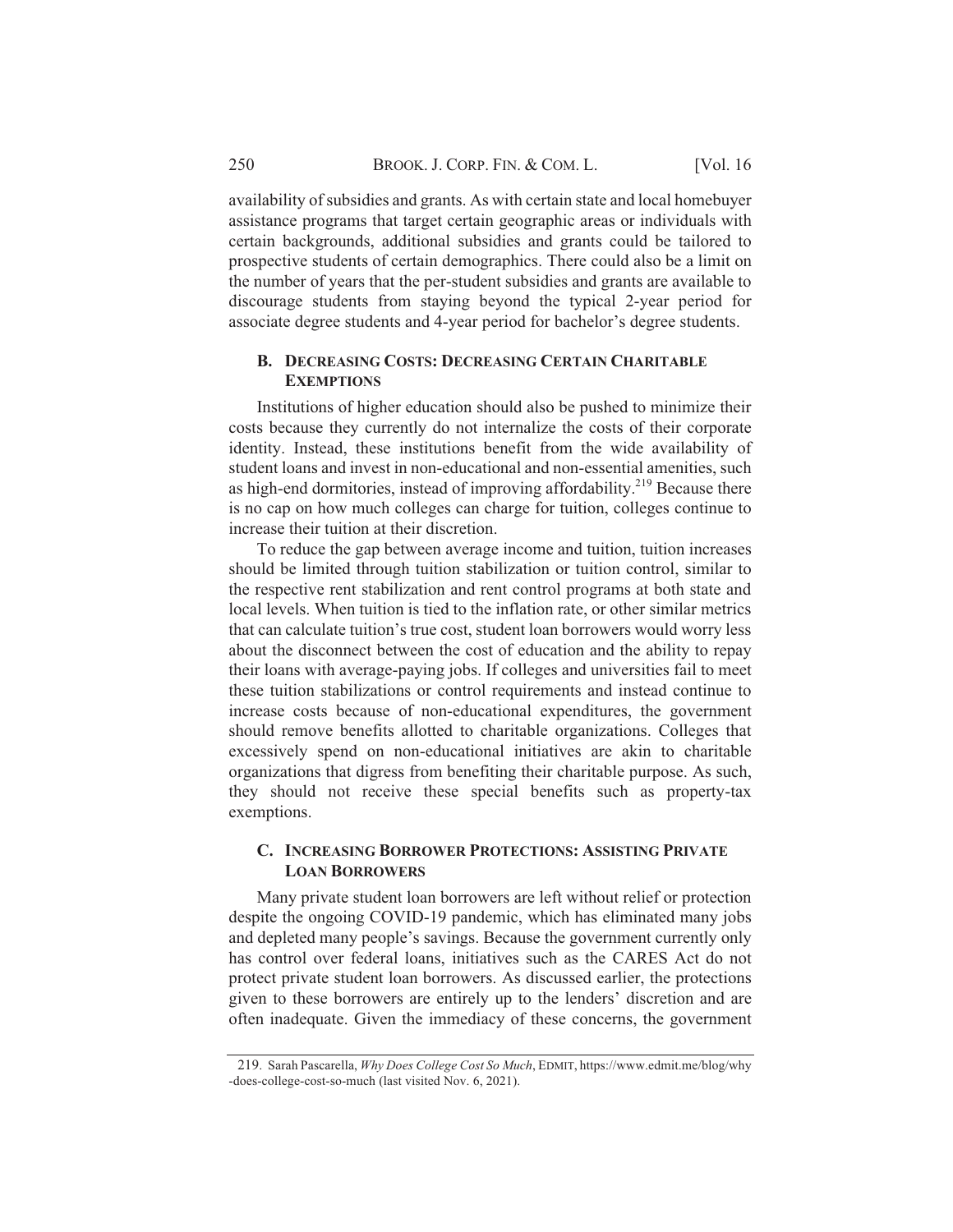should consider placing private student lenders under conservatorship or bailing out borrowers with private student loans.

# D. ASSISTING LOAN REPAYMENT: FEDERALLY-BACKED **REFINANCING**

In contrast to mortgage refinancing, which allows both federally-backed and private lender mortgages to be refinanced with a federally-backed mortgage, student loan refinancing currently allows borrowers with federal loans to refinance their loans only with private lenders.<sup>220</sup> This is problematic because borrowers who choose to refinance with private lenders will lose all protections given to federal student loans.<sup>221</sup> Since private student loans are not covered by the CARES Act,<sup>222</sup> millions of borrowers who refinanced with private lenders are required to continue to make their monthly payments during the COVID-19 pandemic despite the widespread health and financial difficulties.<sup>223</sup> Borrowers with high interest rates, such as undergraduate borrowers with a fixed interest rate of  $6.8\%$ <sup>224</sup> would not be able to take advantage of the current low-interest rate environment<sup>225</sup> or their improved credit scores<sup>226</sup> without giving up government programs and protections such as the current CARES Act. For private student loan borrowers who experienced COVID-19-related financial hardships, pandemic payment relief depends entirely on the goodwill of loan servicers.<sup>227</sup> Thus, while private loan servicers have made some effort to assist borrowers, the private servicer relief

<sup>220.</sup> Ryan Lane, Should You Refinance Federal Student Loans?, NERDWALLET (Sept. 21, 2021), https://www.nerdwallet.com/article/loans/student-loans/should-you-refinance-federal-student $l<sub>0</sub>$ ans

<sup>221.</sup> Id.

<sup>222.</sup> Coronavirus Info for Students, Borrowers, and Parents, supra note 65.

<sup>223.</sup> Amira Al-Subaey, Parker Breza & Sejal Singh, The Class of 2020, Another Lost Generation, COMMON DREAMS (Oct. 30, 2020), https://www.commondreams.org/views/2020/10/30/class-2020-another-lost-generation?utm\_campaign=shareaholic&utm\_medium=Social&utm\_ source=linkedin.

<sup>224.</sup> Understand How Interest is Calculated and What Fees are Associated with Your Federal Student Loan, FED. STUDENT AID, https://studentaid.gov/understand-aid/types/loans/interest-rates (last visited Nov. 6, 2021).

<sup>225.</sup> Kara Ng, The impact of today's low-interest rate environment on investors, RUSSELL INV.'S (Oct. 21, 2020), https://russellinvestments.com/us/blog/impact-low-interest-rates-investors.

<sup>226.</sup> See Written Testimony of Rohit Chopra Before the S. Comm. on Banking, Hous., and Urb. Aff., (June 24, 2013) (statement of Rohit Chopra, Assistant Dir., CFPB), https://www.consumer finance.gov/about-us/newsroom/the-cfpb-before-the-senate-committee-on-banking-housing-andurban-affairs/#fn30.

<sup>227.</sup> See Coronavirus: Information for Student Borrowers, supra note 150; Kelly Anne Smith, Got A Private Student Loan? These Lenders And Servicers Offer COVID-19 Relief, FORBES (May 5, 2020), https://www.forbes.com/sites/advisor/2020/05/05/got-a-private-student-loan-these-lender s-are-offering-relief/?sh=4b2a2f387f46. See also Nova, supra note 92 (showing how private student loan borrowers experienced COVID-19 related financial hardships).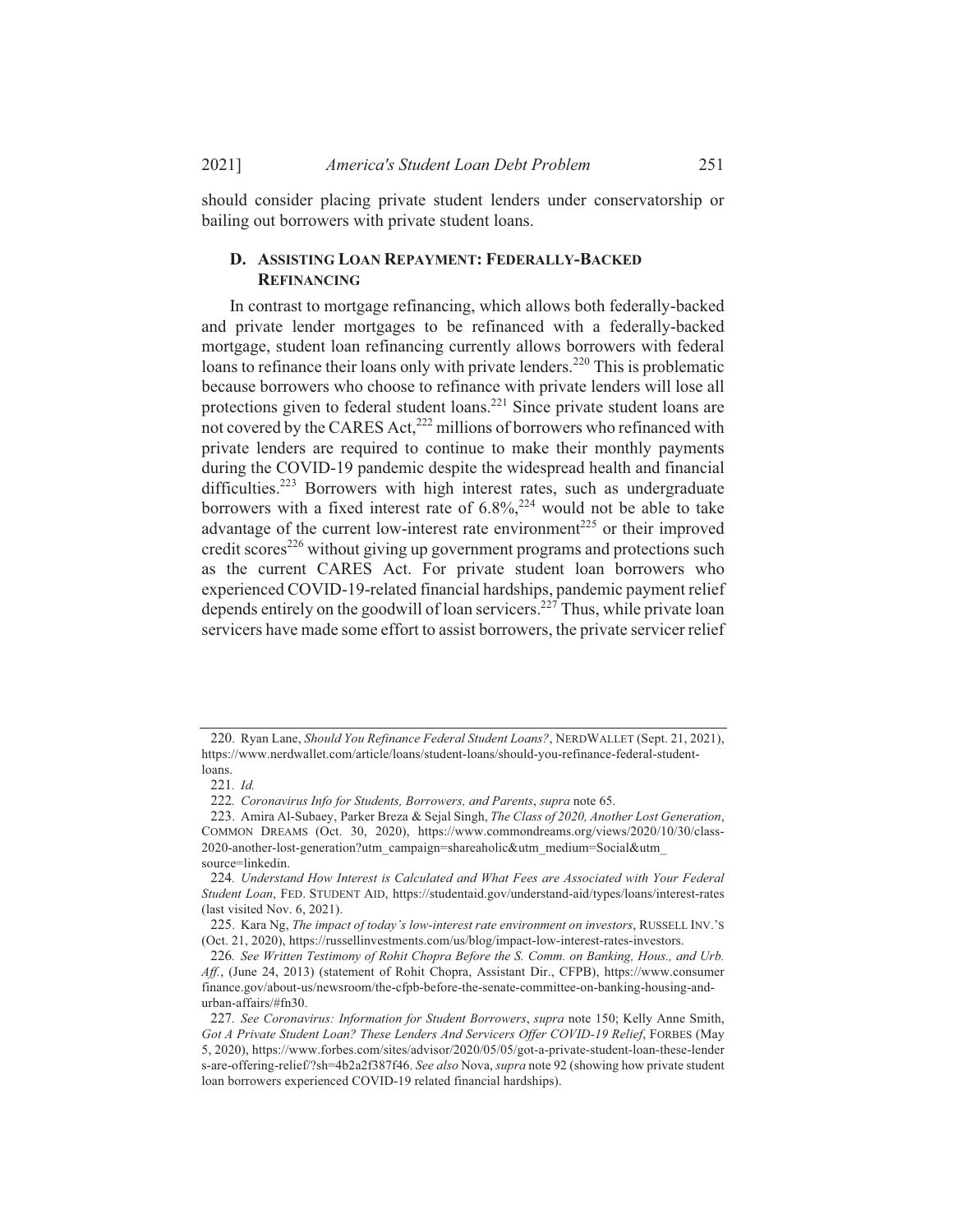seems inadequate given that the pandemic has no clear end, as it only provides protection for up to three months and accrues interest.<sup>228</sup>

Opening the option of student loans being refinanced by federally backed student loans would allow borrowers to severely decrease their monthly payments and pay off their loan principal balances more quickly without giving up all of the federal loan protections. This would quicken up the timeline for loan repayment, reduce risks for both lenders and borrowers, and free up disposable income for borrowers. As current private refinancing lenders already require that borrowers prove their repayment abilities, this would benefit the government by incentivizing the safest borrowers (i.e., borrowers with a steady income) to stay within the federal student loan system.<sup>229</sup> Increasing competition in the student loan refinancing market may also incentivize private lenders to offer more favorable terms to borrowers, such as allowing loan forbearance for certain periods of difficulty, including during a global pandemic.

# E. DEFAULTS FOR INSOLVENCY: STUDENT LOAN **DISCHARGEABILITY**

As discussed more in-depth by other scholars, allowing the dischargeability of student loans is necessary to prevent the student debt crisis from further escalating.<sup>230</sup> Student loan dischargeability is necessary for student loan borrowers overwhelmed with debt and in bankruptcy court even after tuition is reduced and student loans become more consumer friendly. This would help borrowers who already have student loans and do not benefit as much from the above-proposed changes. It would also act as a safety net for future borrowers in significant financial distress who have exhausted their other options.

# F. BEST AND MOST COMPREHENSIVE APPROACH: MULTI-LEVEL **LEGISLATION**

This multi-level legislation is the best and most comprehensive approach to the student loan problem because it addresses the problem now and in the future. The different levels of legislation complement each other, and any potential weakness of an individual level is addressed by another level.

To begin, reducing tuition and decreasing the costs incurred by colleges is necessary to stall the unaffordability of tuition. However, while increasing the subsidization and grants for tuition and decreasing certain charitable exemptions for colleges would help address the issue of ever-increasing

<sup>228.</sup> See Coronavirus: Information for Student Borrowers, supra note 150; Smith, supra note 227.

<sup>229.</sup> Elyssa Kirkham, 10 Key Questions to Ask Before Refinancing Your Student Loans, STUDENT LOAN HERO, https://studentloanhero.com/featured/10-questions-to-ask-before-refinancing-yourstudent-loans/ (May 19, 2020).

<sup>230.</sup> See Sexton, supra note 211.